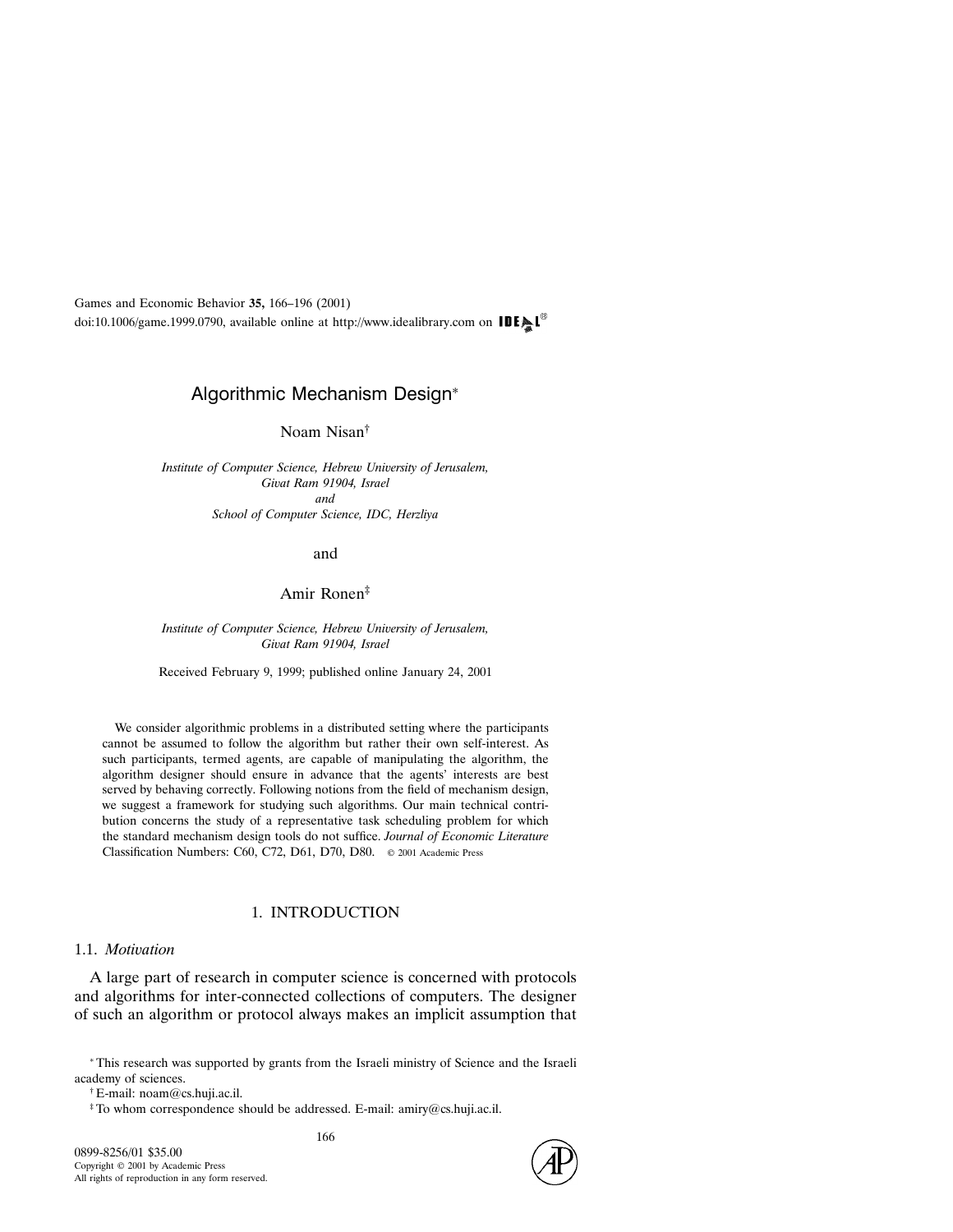the participating computers will act as instructed—except, perhaps, for the faulty or malicious ones.

With the emergence of the Internet as the platform of computation, this assumption can no longer be taken for granted. Computers on the Internet belong to different persons or organizations and will likely do what is most beneficial to their owners. We cannot simply expect each computer on the Internet to faithfully follow the designed protocols or algorithms. It is more reasonable to expect that each computer will try to manipulate it for its owners' benefit. Such an algorithm or protocol must therefore be designed in advance for this kind of behavior! Let us sketch two example applications we have in mind.

Load Balancing. The aggregate power of all computers on the Internet is huge. In a "dream world" this aggregate power will be optimally allocated online among all connected processors. One could imagine CPU-intensive jobs automatically migrating to CPU-servers, caching automatically done by computers with free disk space, etc. Access to data, communication lines, and even physical attachments (such as printers) could all be allocated across the Internet. This is clearly a difficult optimization problem even within tightly linked systems, and is addressed, in various forms and with varying degrees of success, by all distributed operating systems. The same type of allocation over the Internet requires handling an additional problem: the resources belong to different parties who may not allow others to freely use them. The algorithms and protocols may, thus, need to provide some motivation for these owners to "play along."

Routing. When one computer wishes to send information to another, the data usually gets routed through various intermediate routers. So far this has been done voluntarily, probably due to the low marginal cost of forwarding a packet. However, when communication of larger amounts of data becomes common (e.g., video), and bandwidth needs to be reserved under various quality of service (QoS) protocols, this altruistic behavior of the routers may no longer hold. If so, we will have to design protocols specifically taking the router's self-interest into account.

### 1.2. This Work

In this paper we propose a formal model for studying algorithms that assumes that the participants all act according to their own self-interest. We adopt a rationality-based approach, using notions from game theory and micro-economics, and in particular from the field of mechanism design. We assume that each participant has a well-defined utility function<sup>1</sup> that

 $1$ This notion from micro-economics is often used in mechanism design.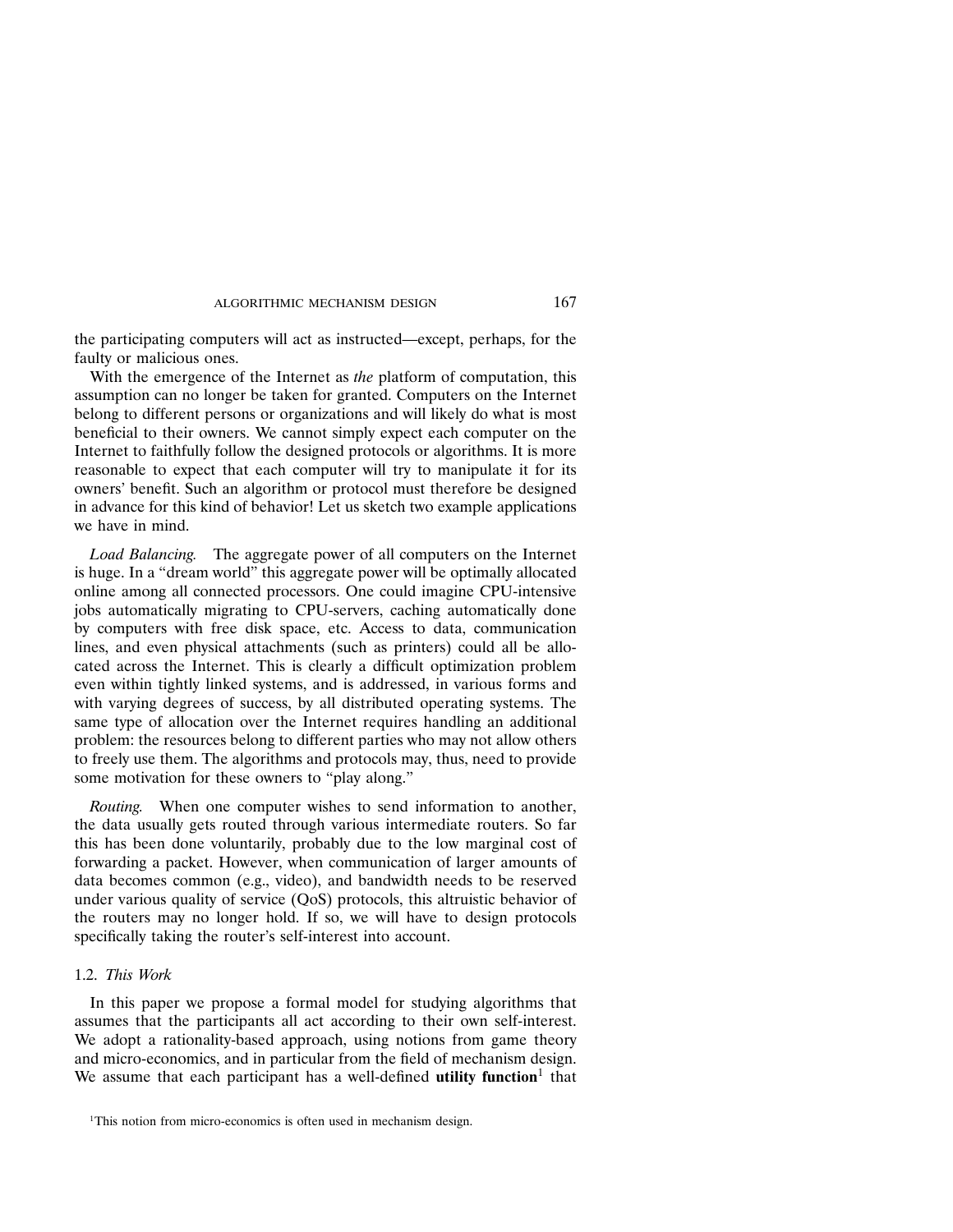represents its preference over the possible outputs of the algorithm, and we assume that participants act as to rationally optimize their utility. We term such rational and selfish participants **agents**.<sup>2</sup> The solutions we consider contain both an algorithmic ingredient (obtaining the intended results), and a payment ingredient that motivates the agents. We term such a solution a mechanism.<sup>3</sup>

Our contributions in this work are as follows:

1. We present a formal model for studying optimization problems. The model is based on the field of mechanism design.<sup>4</sup> A problem in this model has, in addition to the output specification, a description of the agents' utilities. The mechanism has, in addition to the algorithm producing the desired output, payments to the participating agents. An exposition of applying several classic notions from mechanism design in our model appears in Nisan (1999).

2. We observe that the known techniques from mechanism design provide solutions for several basic optimization problems, and in particular for the shortest path problem, where each edge may belong to a different agent.

3. We study a basic problem, task scheduling, which requires new techniques, and prove the following:

• We design an *n*-approximation mechanism, where  $n$  is the number of agents.

• We prove a lower bound of 2 to the approximation ratio that can be achieved by any mechanism. This bound is tight for the case of two agents, but leaves a gap for more agents. We conjecture that the upper bound is tight in general and prove it for two restricted classes of mechanisms.

• We design a randomized mechanism that beats the deterministic lower bound.

4. We extend the basic model, formalizing a model where the mechanism has more information. We call this model a mechanism with verification and argue that it is justified in certain applications.

<sup>2</sup>The term is taken from the distributed AI community which has introduced the usage of mechanism design in a computational setting. We use it, however, in a much more restricted and well-defined sense.

<sup>3</sup>This is the standard term used in mechanism design.

4We are not the first to use notions from mechanism design in a computational setting. See Section 1.3.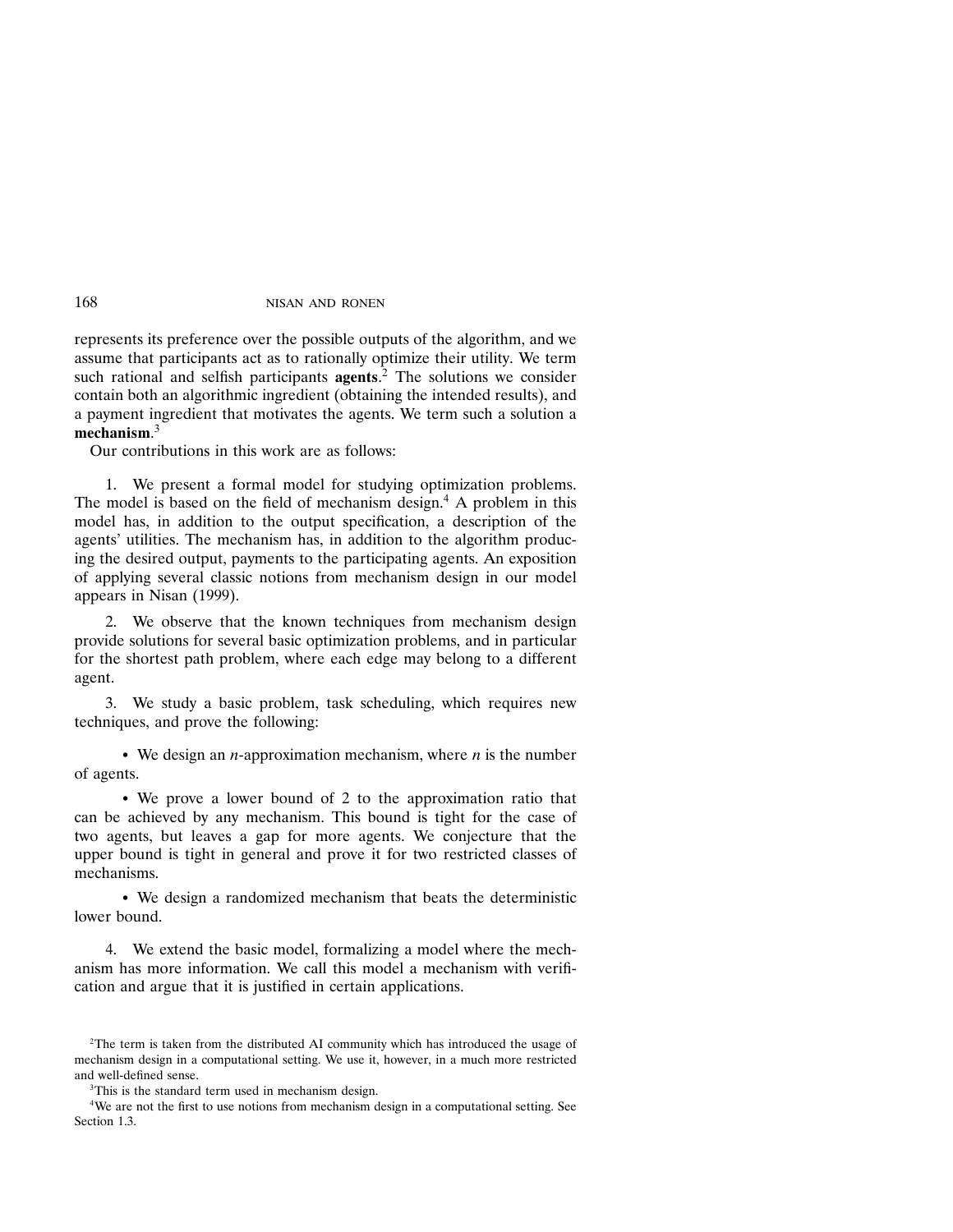5. We study the task scheduling problem in the extended model and obtain two main results:

• An optimal mechanism with verification for task scheduling (that requires exponential computation time).

• A polynomial time  $(1 + \epsilon)$ -approximation mechanism with verification for a sub-case of the problem.

A preliminary version of this paper appeared at the 31st annual symposium on theory of computing (Nisan and Ronen (1999)).

### 1.3. Extant Work

There have been many works that tried to introduce economic or gametheoretic aspects into computational questions (see, e.g., Lamport et al. 1982; Ferguson et al., 1995; Huberman and Hogg, 1995; Papadimitriou and Yannakakis, 1991, 1993; and a survey by Lineal, 1994. Mostof these were not aimed at the problem of the cooperation of selfish entities, and those that were (Monderer and Tennenholtz, forthcoming; Papadimitriou, 1996; Korilis et al., 1991; and Sandholm, 1996 did not pursue our direction. Many subfields of game theory and economics are also related to our work (see, e.g., Mas-Collel et al., 1995, Chapters 14, 21, and 22). We list below the research work that is most relevant to our direction.

Mechanism Design. The field of mechanism design(also known as implementation theory) aims to study how privately known preferences of many people can be aggregated toward a "social choice." The main motivation of this field is micro-economic, and the tools are game-theoretic. Emphasis is put on the implementation of various types of auctions. In the last few years this field has received much interest, especially due to its influence on large privatizations and specturm allocations (McMillan, 1994). An introduction to this field can be found in Mas-Collel et al. (1995, Chapter 23), Osborne and Rubistein (1994, Chapter 10) and an influential web site at http://www.market-design.com.

Distributed AI. In the last decade or so, researchers in AI have studied cooperation and competition among "software agents." The meaning of agents here is very broad, incorporating attributes of code-mobility, artificial-intelligence, user-customization, and self-interest. A subfield of this general direction of research takes a game-theoretic analysis of agents' goals, and in particular uses notions from mechanism design (Rosenschein and Zlotkin, 1994; Sandholm 1996; Ephrati and Rosenschein, 1991; and Shoham and Tanaka, 1997). A related subfield of Distributed AI, sometimes termed market-based computation (Walsh et al., 1998; Ferguson et al., 1995; and Walsh and Wellman, 1998), aims to leverage the notions of free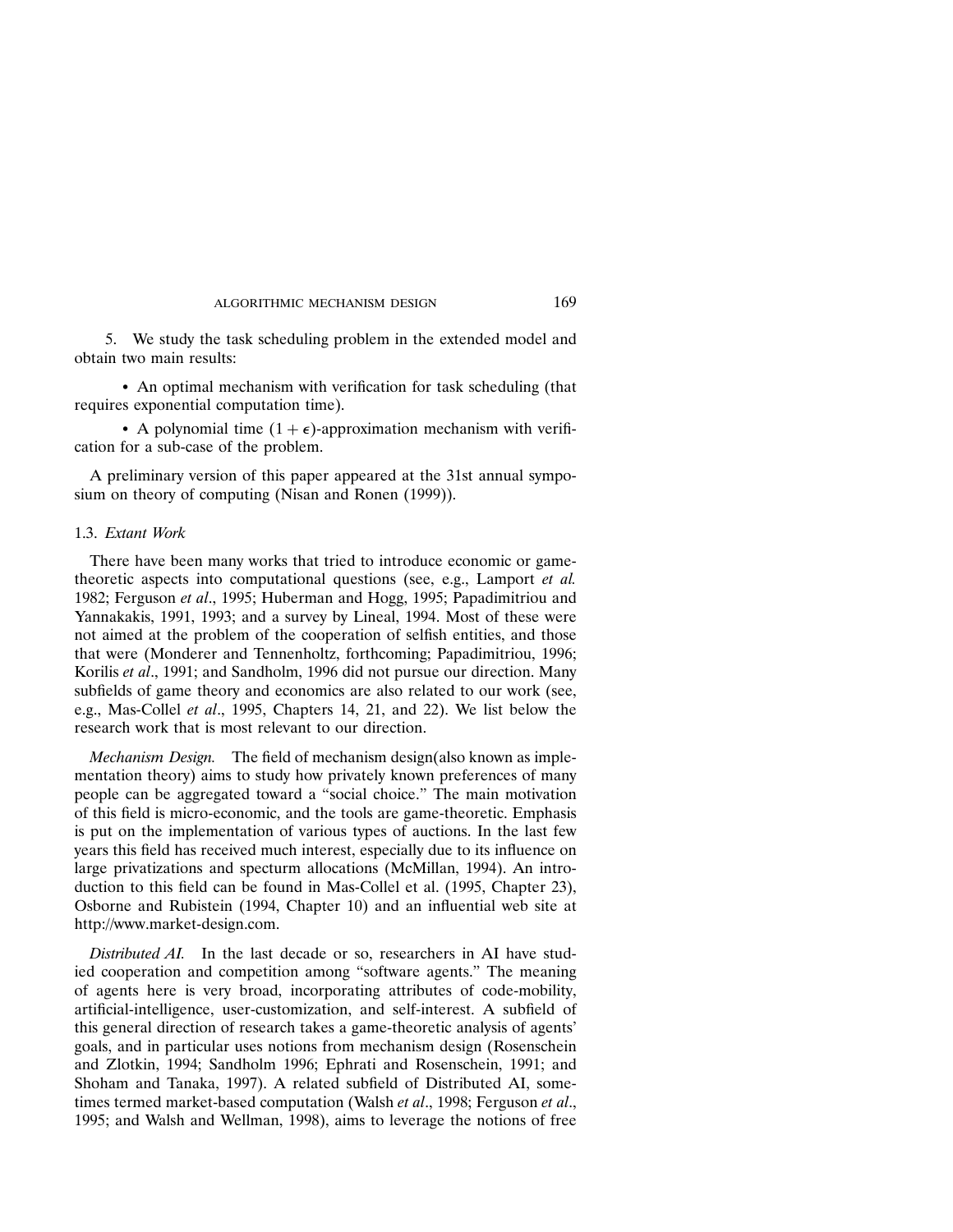markets in order to solve distributed problems. These subfields of DAI are related to our work.

Communication Networks. In recent years researchers in the field of network design adopted a game-theoretic approach (see, e.g., Korilis et al., 1991). In particular, mechanism design was applied to various problems including resource allocation (Lazar and Semret, 1998), cost sharing, and pricing (Shenkar et al., 1996).

Scheduling. The specific problem we address is the minimization of the make-span of independent tasks on unrelated parallel machines, which was extensively studied from an algorithmic point of view. It is known that solving the problem or even approximating it within a factor of  $3/2 - \epsilon$  is NPhard, but a polynomial-time 2-approximation exists (Lenstra et al., 1987). For a fixed number of processors, a fully polynomial approximation scheme was presented by Horowitz and Sahni (1976). A survey of scheduling algorithms can be found in Hochbaum (1997).

### 2. THE MODEL

In this section we formally present our model. We attempt, as much as possible, to use the standard notions from both mechanism design and algorithmics. We limit ourselves to the discussion of a dominant strategy implementation in quasi-linear environments.

Subsection 2.1 describes what a mechanism design problem is. In Subsection 2.2 we define what a good solution is: an implementation with dominant strategies. Subsection 2.3 defines a special class of good solutions: truthful implementations, and states the well-known fact that restricting ourselves to such solutions loses no generality. For familiarization with our basic model and notations we suggest viewing the shortest paths example given in Section 3.2.

### 2.1. Mechanism Design Problem Description

Intuitively, a mechanism design problem has two components: the usual algorithmic output specification and descriptions of what the participating agents want, formally given as utility functions over the set of possible outputs.

Definition 1 (Mechanism Design Problem). A mechanism design problem is given by an output specification and by a set of agents' utilities.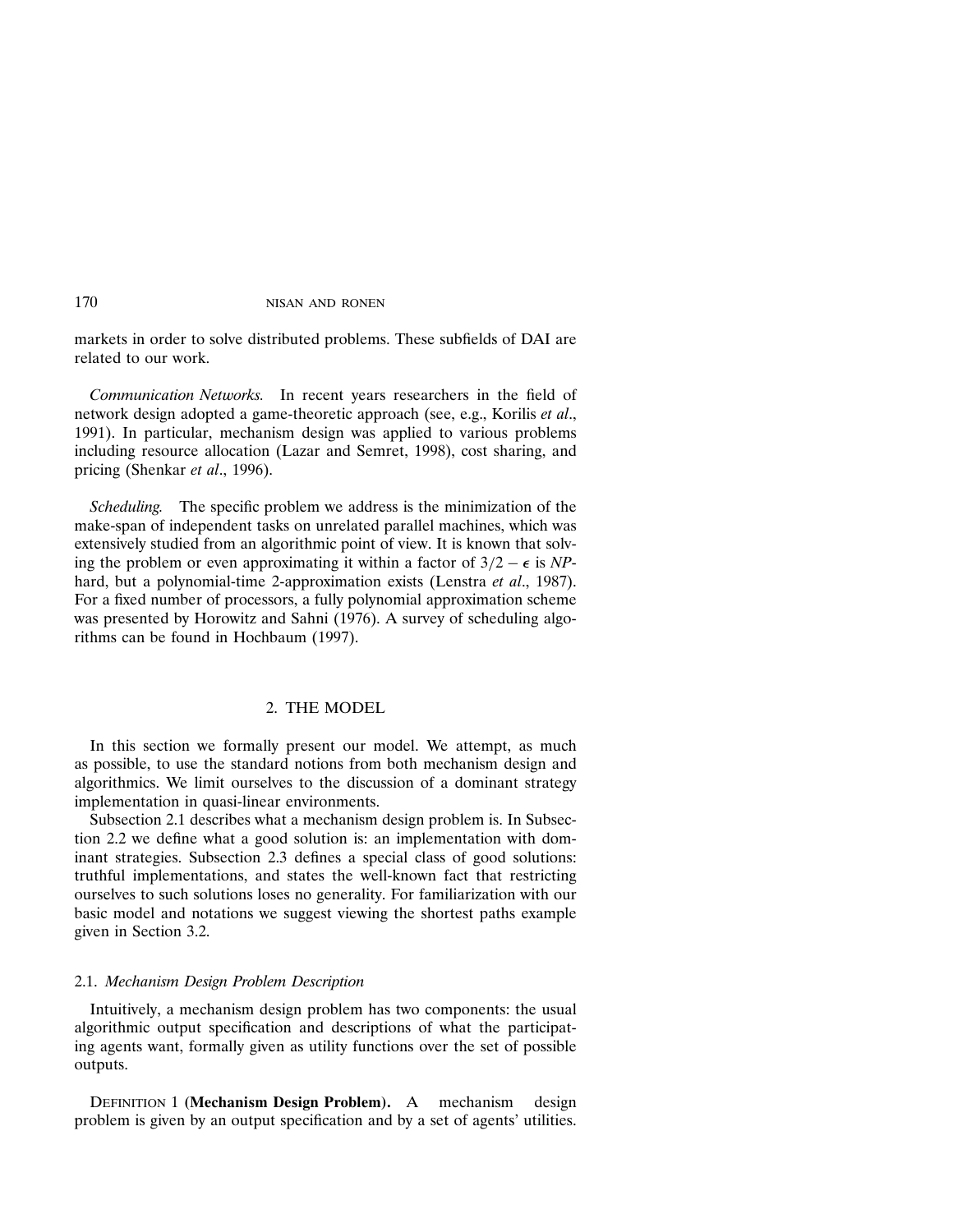Specifically:

1. There are *n* agents, each agent  $i$  has available to it some **private** input  $t^i \in T^i$  (termed its type). Everything else in this scenario is public knowledge.

2. The output specification maps to each type vector  $t = (t^1 \dots t^n)$  a set of allowed outputs  $o \in O$ .

3. Each agent i's preferences are given by a real valued function:  $v^{i}(t^{i}, o)$ , called its valuation. This is a quantification of its value from the output *o*, when its type is  $t^i$ , in terms of some common currency, i.e., if the mechanism's output is  $o$  and in addition the mechanism hands this agent  $p^i$  units of this currency, then its utility will be  $u^i = p^i + v^i(o, t^i)$ .<sup>5</sup> This utility is what the agent aims to optimize.

In this paper we only consider the important special case of optimization problems. In these problems the output specification is to optimize a given objective function. We present the definition for minimization problems.

DEFINITION 2 (Mechanism Design Optimization Problem). This is a mechanism design problem where the output specification is given by a positive real valued objective function  $g(o, t)$  and a set of feasible outputs F. In the exact case we require an output  $o \in F$  that minimizes g, and in the approximate case we require any  $o \in F$  that comes within a factor of c, i.e., such that for any other output  $o' \in F$ ,  $g(o, t) \le c \cdot g(o', t)$ .

### 2.2. The Mechanism

Intuitively, a mechanism solves a given problem by assuring that the required output occurs, when agents choose their strategies as to maximize their own selfish utilities. A mechanism needs thus to ensure that the agents' utilities (which it can influence by handing out payments) are compatible with the algorithm.

*Notation*. We will denote  $(a^1, \ldots a^{i-1}, a^{i+1}, \ldots a^n)$  by  $a^{-i}$ .  $(a^i, a^{-i})$  will denote the tuple  $(a^1, \ldots a^n)$ .

DEFINITION 3 (A Mechanism). A mechanism  $m = (o, p)$  is composed of two elements: An output function  $o($ ), and an *n*-tuple of payments  $p^1$ ()...  $p^n$ (). Specifically:

1. The mechanism defines for each agent  $i$  a family of strategies  $A<sup>i</sup>$ . The agent can chose to perform any  $a^i \in A^i$ .

2. The first thing a mechanism must provide is an output function  $o = o(a^1 \dots a^n).$ 

<sup>5</sup>This is termed "quasi-linear utility." In this paper we limit ourselves to this type of utility.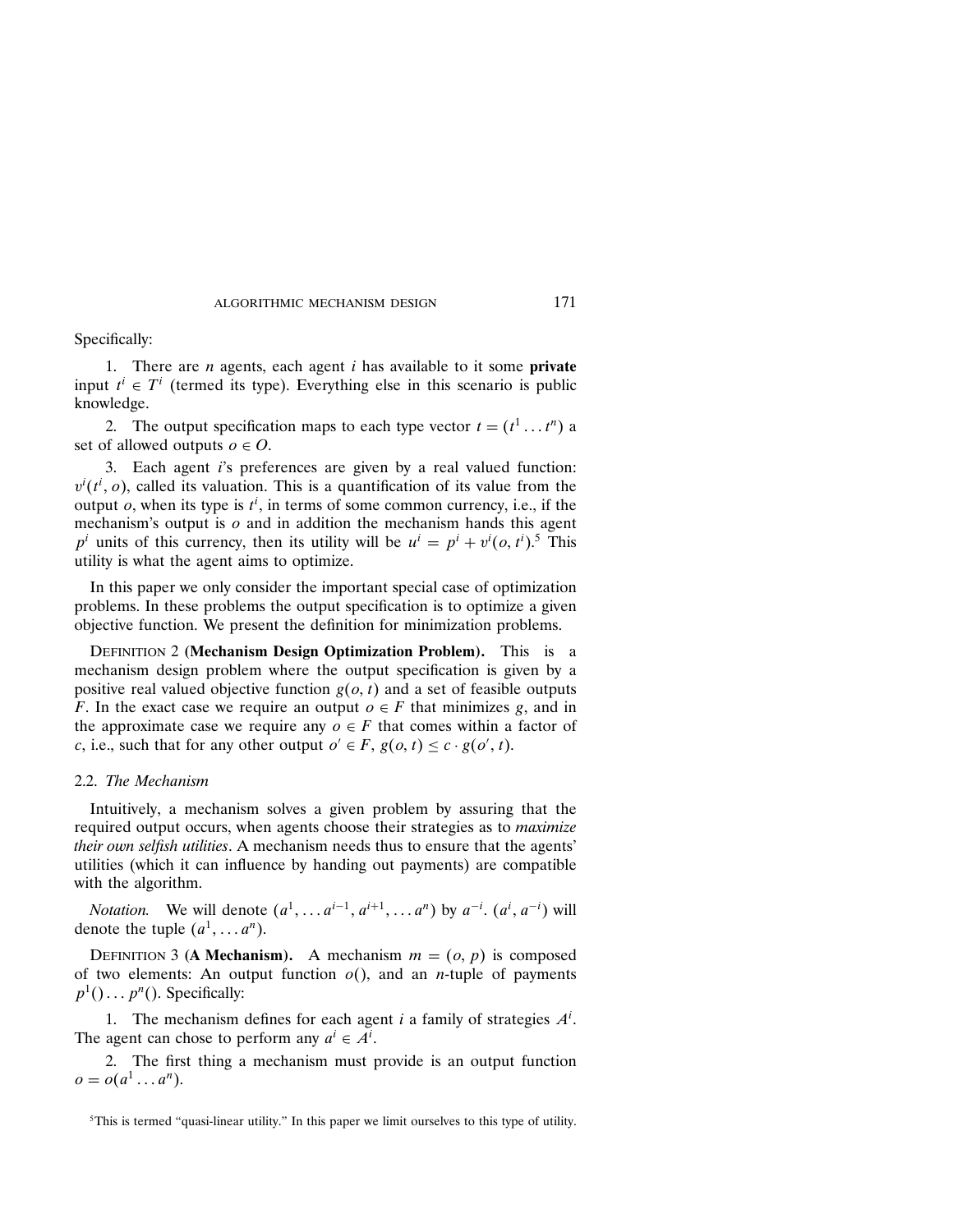3. The second thing a mechanism provides is a payment  $p^i =$  $p^i(a^1 \dots a^n)$  to each of the agents.

4. We say that a mechanism is an implementation with dominant strategies<sup>6</sup> (or in short just an implementation) if

• For each agent i and each  $t^i$  there exists a strategy  $a^i \in A^i$ , termed dominant, such that for all possible strategies of the other agents  $a^{-i}$ ,  $a^{i}$ , maximizes agent i's utility, i.e., for every  $a'^{i} \in A^{i}$ , if we define  $o = o(a^i, a^{-i}), o' = o(a'^i, a^{-i}), p^i = p^i(a^i, a^{-i}), p'^i = p^i(a'^i, a^{-i})$ , then  $v^{i}(t^{i}, o) + p^{i} \geq v^{i}(t^{i}, o') + p'^{i}$ 

• For each tuple of dominant strategies  $a = (a^1 \dots a^n)$  the output  $o(a)$  satisfies the specification.

We say that a mechanism is poly-time computable if the output and payment functions are computable in polynomial time. In this paper we purposefully do not consider the details of how the mechanism is computed in a distributed system. We view this topic as an important direction for further research.

### 2.3. The Revelation Principle

The simplest types of mechanisms are those in which the agents' strategies are to simply report their types.

DEFINITION 4 (Truthful Implementation). We say that a mechanism is truthful if

1. For all *i*, and all  $t^i$ ,  $A^i = T^i$ , i.e., the agents' strategies are to report their type. (This is called a direct revelation mechanism.)

2. Truth-telling is a dominant strategy, i.e.,  $a^{i} = t^{i}$  satisfies the definition of a dominant strategy above.

DEFINITION 5. We say that a mechanism is strongly truthful if truthtelling is the only dominant strategy.

A simple observation, known as the revelation principle, states that without loss of generality one can concentrate on truthful implementations.

PROPOSITION 2.1 ((Mas-Collel et al., 1995, p. 871). If there exists a mechanism that implements a given problem with dominant strategies then there exists a truthful implementation as well.

<sup>6</sup>Several "solution concepts" are discussed in the mechanism design literature. In this paper we discuss only dominant strategy implementation.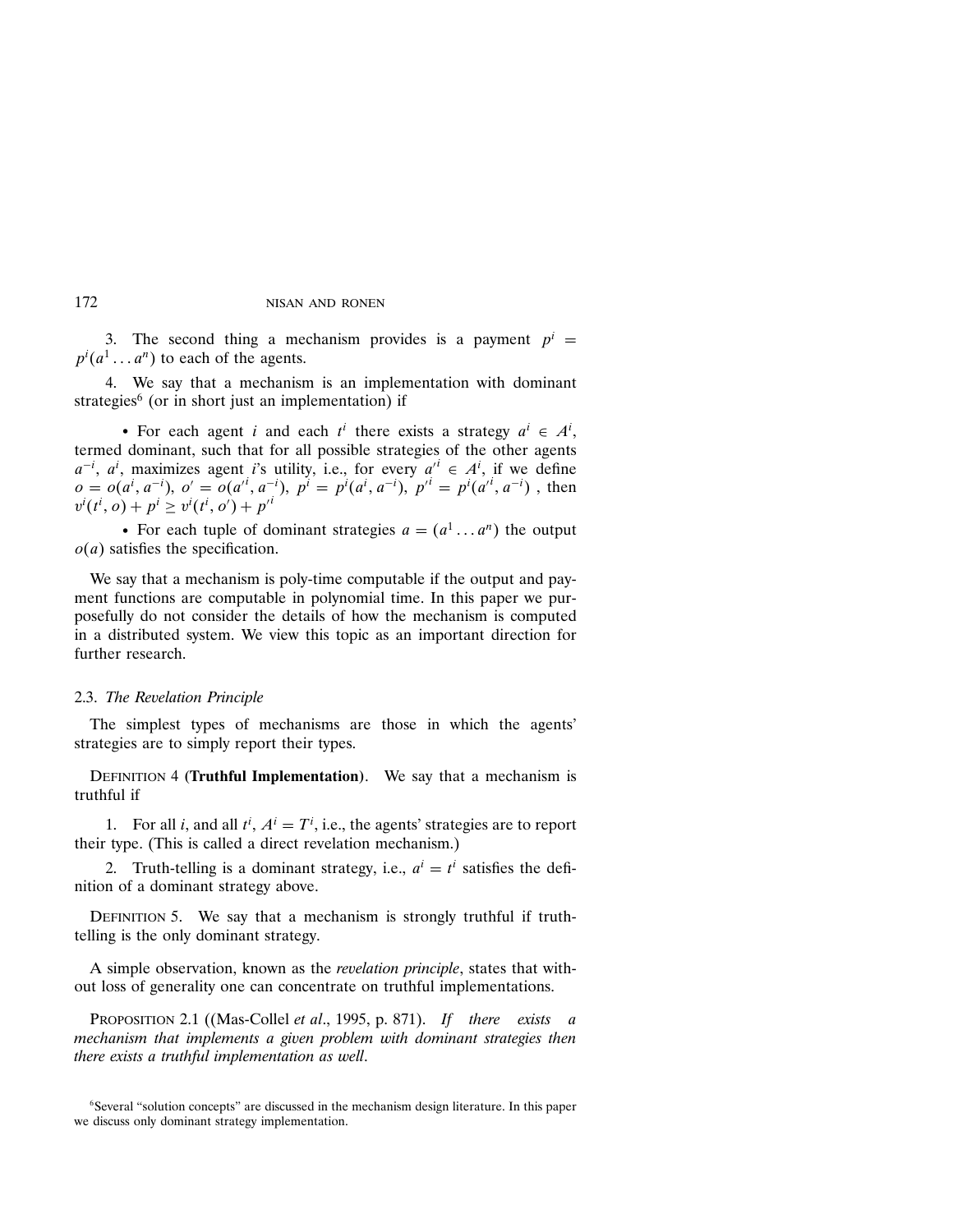Proof (Sketch). We let the truthful implementation simulate the agents' strategies, i.e., given a mechanism  $(o, p<sup>1</sup>, \ldots p<sup>n</sup>)$ , with dominant strategies  $a^i(t^i)$ , we can define a new one by  $o^*(t^1 \dots t^n) = o(a^1(t^1) \dots a^n(t^n))$  and  $(p^*)^i(t^1 \dots t^n) = p^i(a^1(t^1) \dots a^n(t^n)).$ 

### 3. VICKREY-GROVES-CLARKE MECHANISMS

Arguably the most important positive result in mechanism design is what is usually called the generalized Vickrey–Groves–Clarke (VGC) mechanism (Vickrey, 1961; Groves, 1973; Clarke, 1971). We first describe these mechanisms in our notation and then demonstrate their usage in an algorithmic setting, that of shortest paths.

#### 3.1. Utilitarian Functions

The VGC mechanism applies to mechanism design maximization problems where the objective function is simply the sum of all agents' valuations. The set of possible outputs is assumed to be finite.

DEFINITION 6. A maximization mechanism design problem is called utilitarian if its objective function satisfies  $g(o, t) = \sum_i v^i(t^i, o)$ .

DEFINITION 7. We say that a direct revelation mechanism  $m =$  $(o(t), p(t))$  belongs to the VGC family if

1.  $o(t) \in \arg \max_o(\sum_{i=1}^n v^i(t^i, o)).$ 

2.  $p_i^i(t) = \sum_{j \neq i} v^j(t^j, o(t)) + h^i(t^{-i})$  where  $h^i()$  is an arbitrary function of  $t^{-i}$ .

Theorem 3.1 (Groves, 1973). A VGC mechanism is truthful.

Thus, a VGC mechanism essentially provides a solution for any utilitarian problem (except for the possible problem that there might be dominant strategies other than truth-telling). It is known that (under mild assumptions) VGC mechanisms are the only truthful implementations for utilitarian problems (Green and Laffont, 1977).

Similarly, a weighted version can be implemented as well.

DEFINITION 8. A maximization mechanism design problem is called weighted utilitarian if there exist real numbers  $\beta^1, \ldots, \beta^n > 0$  such that the problem's objective function satisfies  $g(o, t) = \sum_i \beta^i \cdot v^i(t^i, o)$ .

DEFINITION 9. We say that a direct revelation mechanism  $m =$  $(o(t), p(t))$  belongs to the weighted VGC family if

1.  $o(t) \in \arg \max_o(g(o, t)).$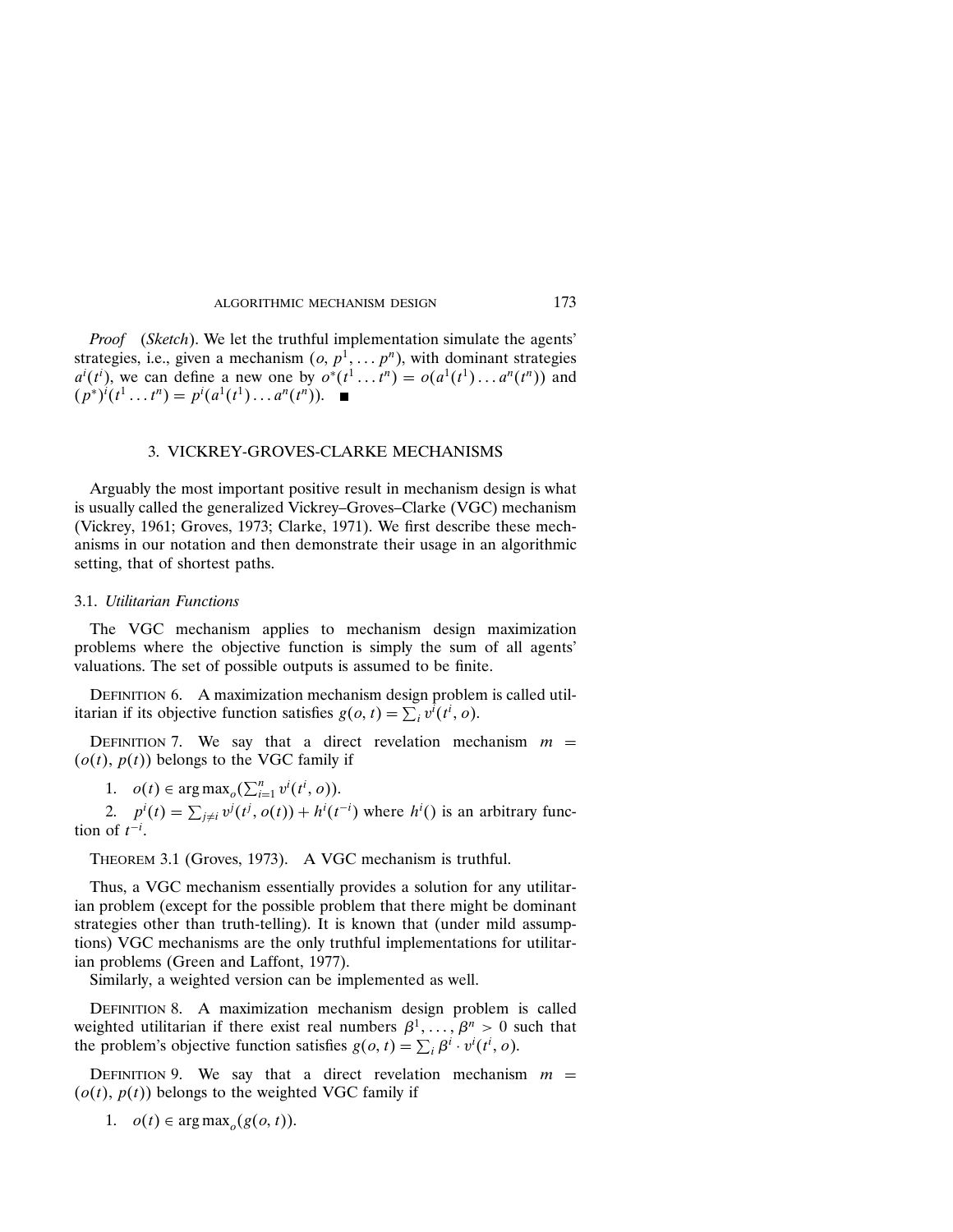2.  $p^{i}(t) = \frac{1}{\beta^{i}} \cdot \sum_{j \neq i} \beta^{j} \cdot v^{j}(t^{j}, o(t)) + h^{i}(t^{-i})$  where  $h^{i}(t)$  is an arbitrary function of  $t^{-i}$ .

Theorem 3.2 (Roberts, 1979). A weighted VGC mechanism is truthful.

*Proof.* Let  $d^1$ , ...,  $d^n$  denote the declarations of the agents and  $t^1, \ldots, t^n$  denote their real types. Suppose that truth-telling is not a dominant strategy, then there exists d, i, t,  $d^{i}$  such that

$$
v^{i}(t^{i}, o(d^{-i}, t^{i})) + p^{i}(t^{i}, o(d^{-i}, t^{i})) + h^{i}(d^{-i}) < v^{i}(t^{i}, o(d^{-i}, d'^{i})) + p^{i}(t^{i}, o(d^{-i}, d'^{i})) + h^{i}(d^{-i})
$$

thus

$$
v^{i}(t^{i}, o(d^{-i}, t^{i})) + \frac{1}{\beta^{i}} \cdot \sum_{j \neq i} \beta^{j} \cdot v^{j}(t^{j}, o(d^{-i}, t^{i})) < v^{i}(t^{i}, o(d^{-i}, d'^{i})) + \frac{1}{\beta^{i}} \cdot \sum_{j \neq i} \beta^{j} \cdot v^{j}(t^{j}, o(d^{-i}, d'^{i}))
$$

Multiplying both sides by  $\beta^{i}$  we obtain

$$
\sum_{j=1}^n \beta^j \cdot v^j(t^j, o(d^{-i}, t^i)) < \sum_{j=1}^n \beta^j \cdot v^j(t^j, o(d^{-i}, d'^i))
$$

in contradiction with the definition of  $o(.)$ .

Comment. An output function of a VGC mechanism is required to maximize the objective function. In many cases (e.g., combinatorial auctions (Harstad et al., 1995), this makes the mechanism computationally intractable. Replacing the optimal algorithm with a non-optimal approximation usually leads to untruthful mechanisms—see for example Section 5.6.

### 3.2. Example: Shortest Paths

Many algorithmic mechanism design problems can be solved using the VGC mechanism. Let us give a natural example.

Problem Definition. We have a communication network modeled by a directed graph  $G$ , and two special nodes in it x and y. Each edge  $e$  of the graph is an agent. Each agent e has private information (its type)  $t^e \ge 0$ which is the agent's cost for sending a single message along this edge. The goal is to find the cheapest path from  $x$  to  $y$  (as to send a single message from  $x$  to  $y$ ). The set of feasible outputs are all paths from  $x$  to  $y$ , and the objective function is the path's total cost. Agent  $e$ 's valuation is 0 if its edge is not part of the chosen path, and  $-t^e$  if it is. We will assume for simplicity that the graph is bi-connected.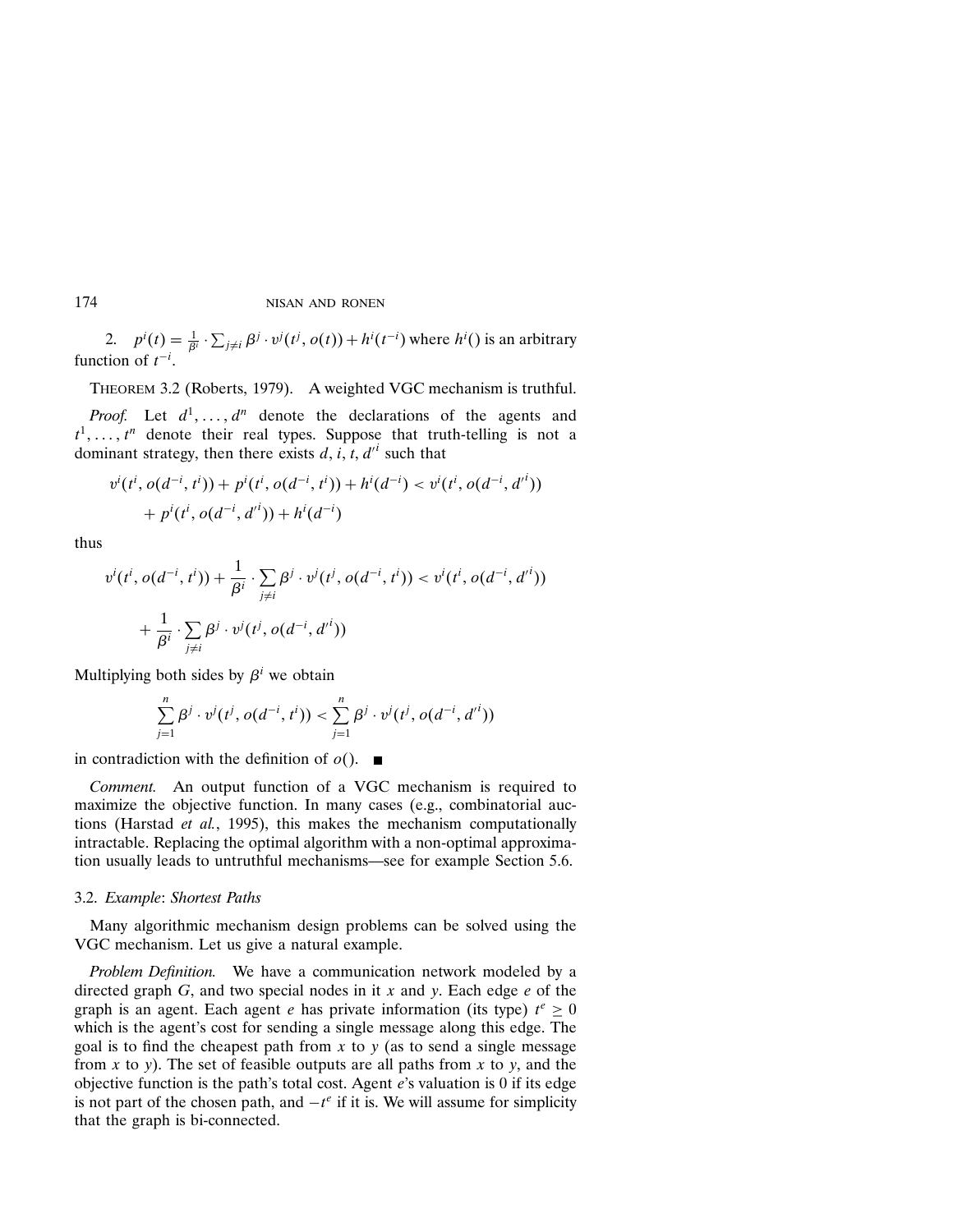A Truthful Implementation. The following mechanism ensures that the dominant strategy for each agent is to report its true type  $t<sup>e</sup>$  to the mechanism. When all agents honestly report their costs, the cheapest path is chosen: the output is obtained by a simple shortest path calculation. The payment  $p^e$  given to agent e is 0 if e is not in the shortest path and  $p^e = d_{G|e=\infty} - d_{G|e=0}$  if it is. Here  $d_{G|e=\infty}$  is the length of the shortest path which does not contain *e* (according to the inputs reported), and  $d_{G|e=0}$  is the length of the shortest path when the cost of  $e$  is assumed to be zero (again according to the reported types). Notice that the shortest path is indeed a minimization of the total cost. Also notice that the given mechanism is a VGC mechanism:  $d_{G|e=\infty}$  corresponds to  $h^{i}(t^{-i})$  and  $d_{G|e=0}$  to  $\sum_{j\neq i} v^j(t^j,o(t)).$ 

Many other graph problems, where agents are edges and their valuations proportional to the edges' weights, can be implemented by a VGC mechanism. In particular, minimum spanning tree and max-weight matching seem natural problems in this setting. A similar solution applies to the more general case where each agent holds some subset of the edges.

Open Problem. How fast can the payment functions be computed? Can it be done faster than computing *n* versions of the original problem? For the shortest paths problem we get the following equivalent problem: Given a directed graph  $\tilde{G}$  with non-negative weights, and two vertices in it x, y, find for each edge  $e$  in the graph the shortest path from  $x$  to  $y$  that does not use e. Using Disjktra's algorithm for each edge on the shortest path gives an  $O(nm \log n)$  algorithm. Is anything better possible? Maybe  $O(m \log n)$ ? For the similar problem with minimum spanning tree, it has been pointed out to us by Valerie King that the known fully dynamic algorithms (or alternatively, the known sensitivity-analysis algorithms) for MST provide a nearly linear time solution.

### 4. TASK SCHEDULING

In this section we analyze the task allocation problem. Section 4.1 formally presents the problem, Subsection 4.2 gives a (weak) upper bound, Subsection 4.3 provides our lower bounds, and finally in Subsection 4.4 we exhibit a randomized solution that beats the lower bound.

### 4.1. The Problem

DEFINITION 10 (Task Allocation Problem). There are  $k$  tasks that need to be allocated to  $n$  agents. Each agent  $i$ 's type is, for each task  $j$ , the minimum amount of time  $t_j^i$  in which it is capable of performing this task.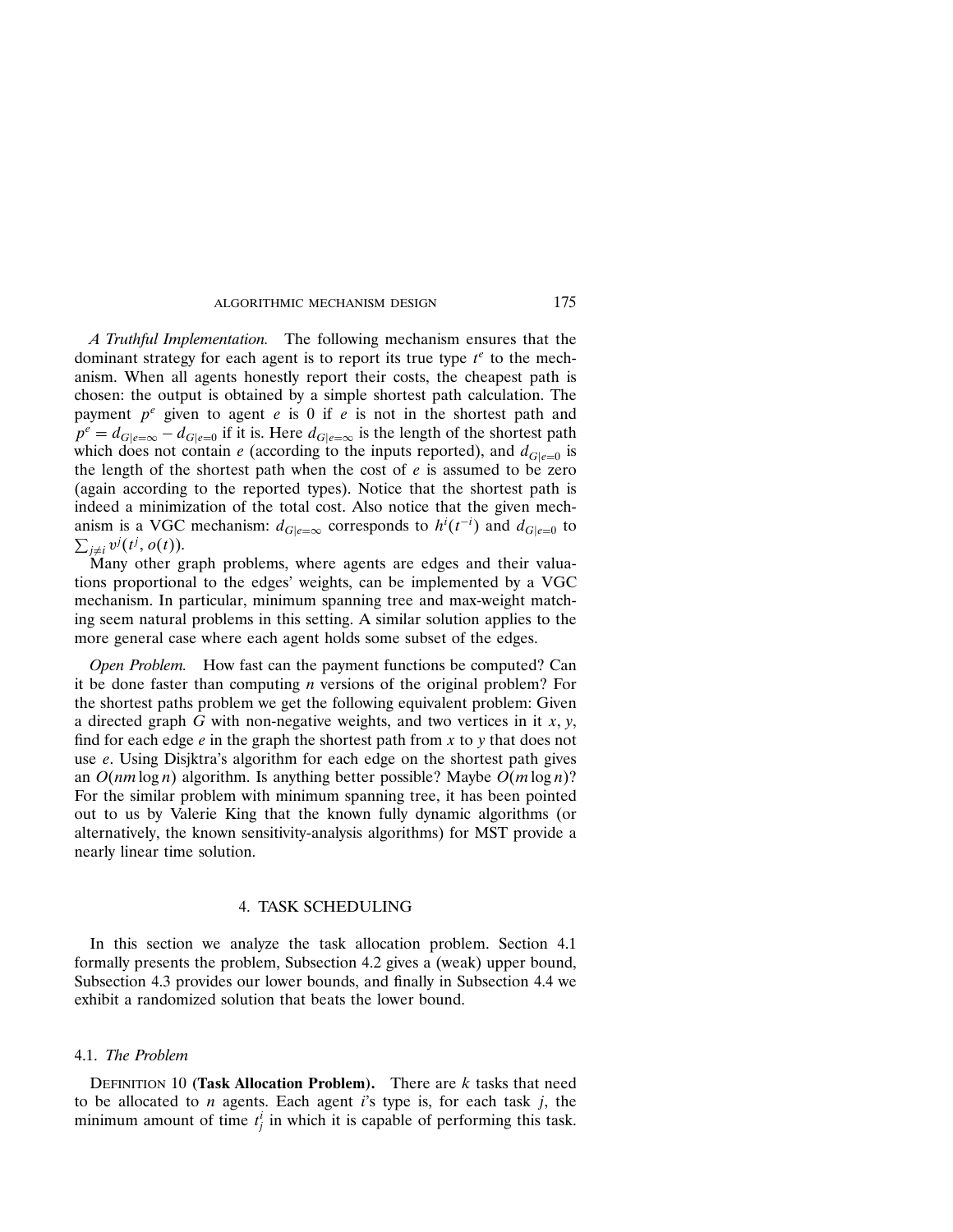The goal is to minimize the completion time of the last assignment (the make-span). The valuation of an agent  $i$  is the negation of the total time it has spent on the tasks allocated to it.

More formally:

• The feasible outputs of the mechanism are all partitions  $x =$  $x^1 \dots x^n$  of the tasks to the agents, where  $x^i$  is the set of tasks allocated to agent i.

- The objective function is  $g(x, t) = \max_i \sum_{j \in x^i} t^i_j$ .
- Agent *i*'s valuation is  $v^i(x, t^i) = -\sum_{j \in x^i} t^i_j$ .

We will consider both the exact and approximate versions.

Notation. We denote a direct revelation mechanism for the task scheduling problem by  $m = (x, p)$ , where  $x = x(t)$  is the allocation algorithm and  $p = p(t)$  the payment. (These are functions of the declared types.)

# 4.2. An Upper Bound

A simple, but not very good, approximation for the task scheduling problem is to minimize the total work done. It turns out that this approximation can be used as a basis for an approximation mechanism.<sup>7</sup>

DEFINITION 11 (MinWork Mechanism).

• allocation: each task is allocated to the agent who is capable of doing it in a minimal amount of time (tasks with equal time declarations are allocated arbitrarily).

• payment: the payment for each agent i is defined as  $p^{i}(t)$  =  $\sum_{j \in x^{i}(t)} \min_{i' \neq i} (t_j^{i'})$  (i.e., for each task allocated to it, the agent is given payment equal to the time of the second best agent for this task).

THEOREM 4.1. MinWork is a strongly truthful *n*-approximation mechanism for the task scheduling problem.

Proof. We prove that the MinWork mechanism is strongly truthful and that it is an  $n$ -approximation.

Claim 4.2. MinWork is strongly truthful.

7The mechanism can be viewed as auctioning each task separately in a Vickrey auction (Vickrey, 1961).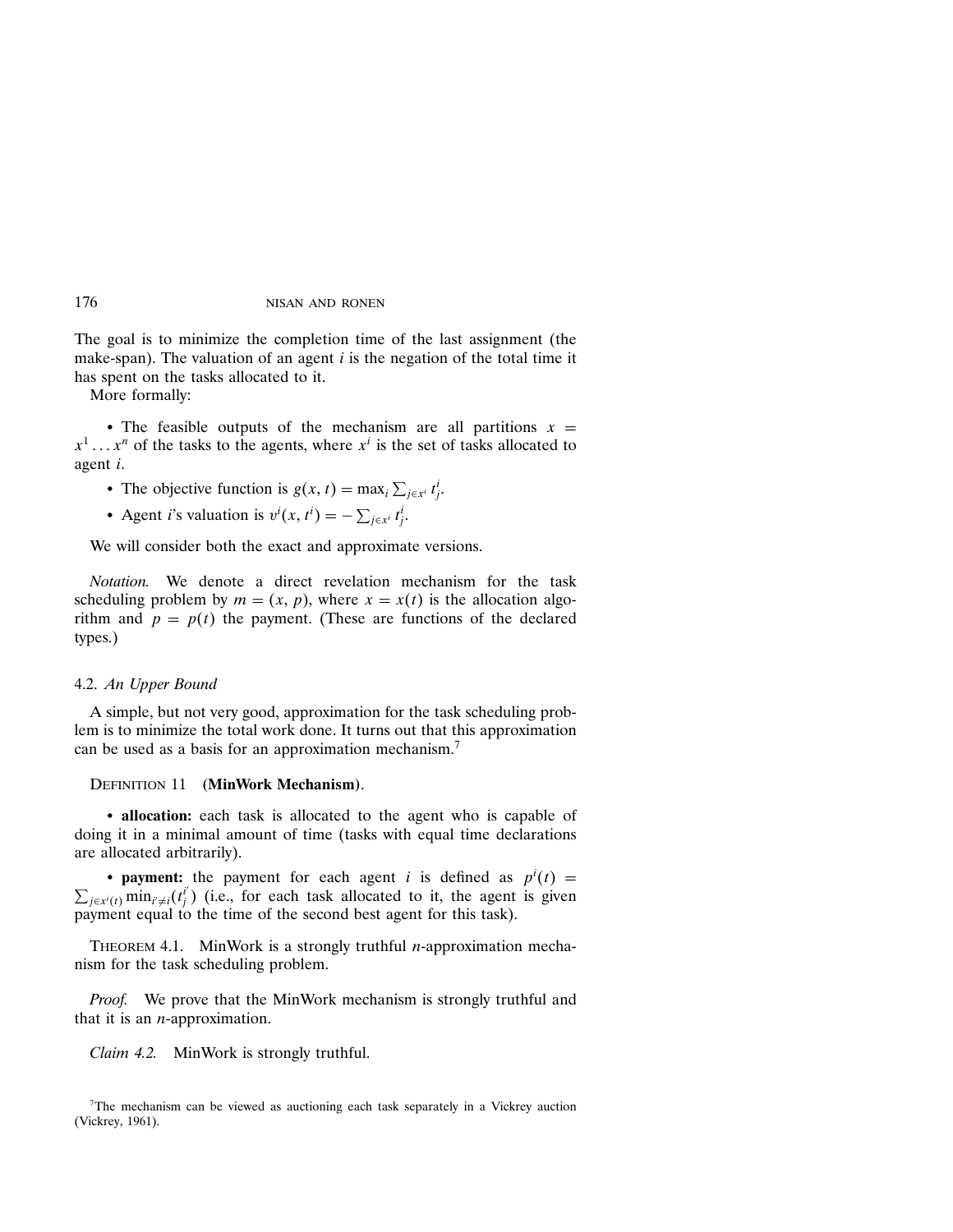Proof. We will first show that MinWork belongs to the VGC family, and therefore, by Theorem 3.1 it is truthful. The output is an allocation that maximizes the utilitarian function  $\sum_{i=1}^{n} v^{i}(t^{i}, x)$ . Let  $h^{-i}$  be  $\sum_{j=1}^{k} \min_{i' \neq i} t_{j}^{i'}$ , then  $\sum_{i' \neq i} v^{i'}(t^{i'}, x) + h^{-i}$  is exactly the mechanism's payment function.

We now show that truth-telling is the only dominant strategy. We will show it for the case of a single task. The argument for  $k > 1$  is similar. We note that a similar proof can be found in Vickrey (1961) for the analysis of the famous Vickrey auction. Let d denote the agents' declarations and t their real types. Consider the case where  $d^i \neq t^i$  ( $i = 1, 2$ ). If  $d^i > t^i$ , then for  $d^{3-i}$  such that  $d^i > d^{3-i} > t^i$ , the utility for agent i is  $t^i - d^i < 0$ , instead of 0 in the case of truth-telling. A similar argument holds for the case of  $d^i < t^i$ .

*Claim 4.3.* MinWork is an *n*-approximation for the task scheduling problem.

*Proof.* Let  $opt(t)$  denote an optimal allocation. The proof follows immediately from the fact that  $g(x(t), t) \leq \sum_{j=1}^{k} \min_i t_j^i$  and  $g(\text{opt}(t), t) \geq 1/n \cdot \sum_{j=1}^{k} \min_i t_j^i$ .

The theorem is an immediate outcome of Claims 4.2 and 4.3.

### 4.3. Lower Bounds

Due to the revelation principle (Proposition 2.1) it suffices to prove the lower bound for truthful implementations. Thus for the rest of this section,  $m = (x, p)$  is always assumed to be a truthful mechanism for the task scheduling problem.

4.3.1. Basic Properties of Truthful Implementations. We now formulate, in our settings, two basic observations from mechanism design. (Similar arguments can be found in Mas-Collel et al., 1995, pp. 876–880.)

PROPOSITION 4.4 (Independence). Let  $t_1$  and  $t_2$  be type vectors, and i be an agent. If  $t_1^{-i} = t_2^{-i}$  and  $x^i(t_1) = x^i(t_2)$ , then  $p^i(t_1) = p^i(t_2)$ .

*Proof.* Without loss of generality assume that  $p^{i}(t_1) < p^{i}(t_2)$ . Then, if i's type is  $t_1^i$ , it is better off cheating, declaring  $t_2^i$ . A contradiction to the truthfulness. ■

This proposition states that the payment offered to an agent does not depend on its type declaration (as long as the other agents' types and the allocation are fixed). The payment can thus be represented using the following well-defined function.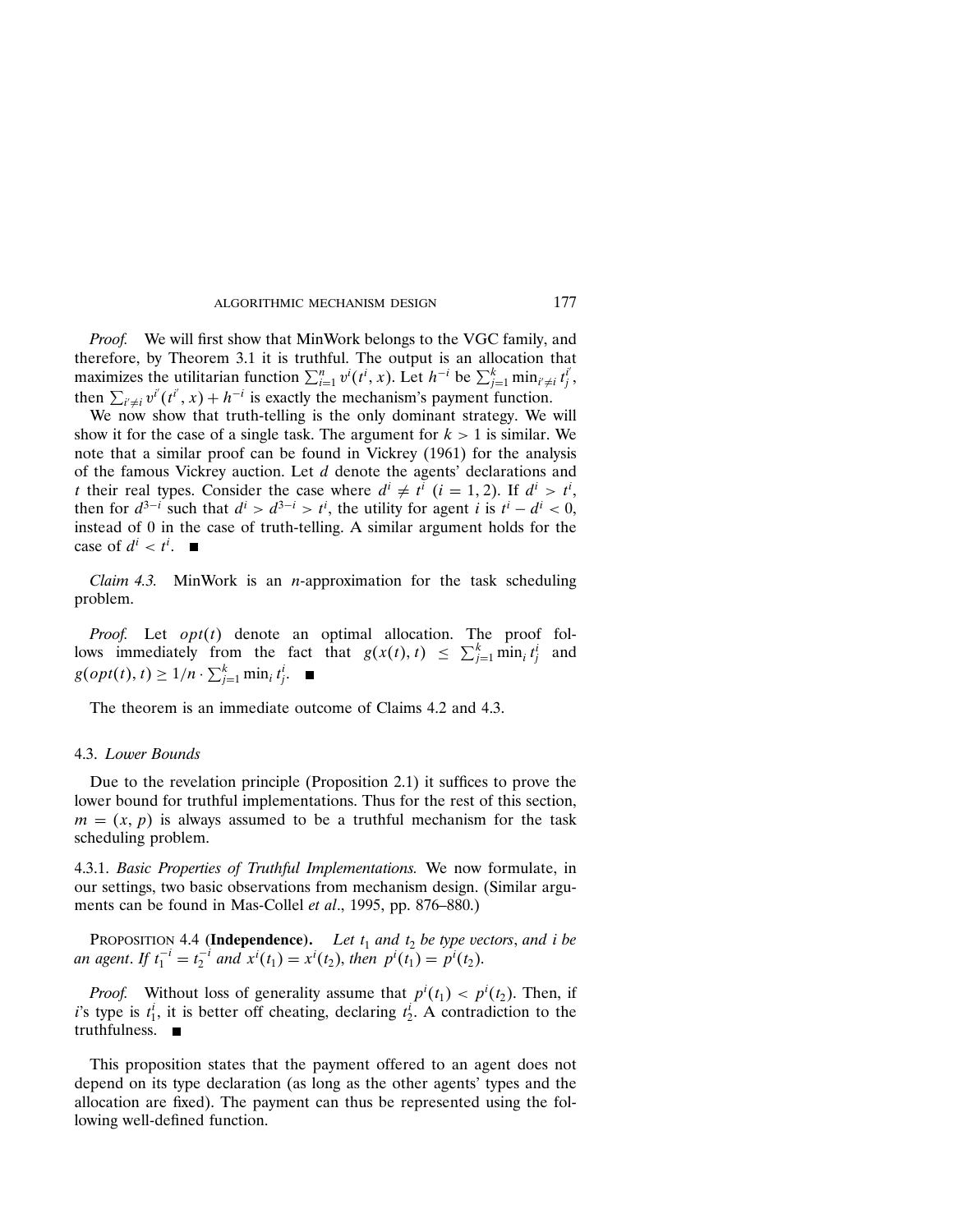DEFINITION 12. Let t be a type vector, i an agent. For a set  $X$  of tasks, we define the price offered for  $X$  to agent  $i$  as:

$$
p^{i}(X, t^{-i}) = \begin{cases} p^{i}(t^{i}, t^{-i}) & \text{if there exists } t^{i} \text{ s.t. } x^{i}(t^{i}, t^{-i}) = X\\ 0 & \text{otherwise} \end{cases}
$$

Usually it will be more convenient to describe a mechanism by its price rather than by its payment function. Note that any function of the form  $h^{i}(t^{-i})$  can be added to the payment of each agent *i* without changing its considerations. We therefore assume w.l.o.g. that the payment given to an agent is zero if no tasks are assigned to it.

*Notation*. Let *i* be an agent of type  $t^i$ , and let X be a set of tasks. We denote the time needed for *i* to perform all tasks of X, as  $t^i(X) = \sum_{j \in X} t_j^i$ .

PROPOSITION 4.5 (Maximization). For each type vector  $t$  and agent i,

 $x^{i}(t) \in \arg \max_{X \subseteq \{1, ..., k\}} (p^{i}(X, t^{-i}) - t^{i}(X))$ 

*Proof (Sketch).* Since  $p^i(x^i, t^{-i} - t^i(x^i))$  is agent *i*'s utility, the above statement simply states that the mechanism has to maximize the agent's benefit. Otherwise the agent will do so itself, i.e., cheat to get the maximum benefit!

We can now prove the main theorem of this subsection.

### 4.3.2. Basic Lower Bound.

THEOREM 4.6. There does not exist a mechanism that implements a capproximation for the task scheduling problem for any  $c < 2$ .

Proof. We start with a lemma.

*Notation.* Let *i* be an agent, *t* a type vector, and *A* and *B* two disjoint sets of tasks. We define the price difference  $\Delta^{i}(A, B)$  to be  $p^{i}(A \cup B, t^{-i})$  –  $p^{i}(A, t^{-i})$  (suppressing the type t).

LEMMA 4.7. Let t be a type vector and let  $X = x^{i}(t)$ . For each set  $D \neq X$ of tasks the following inequalities hold:

1. If  $D \subset X$  then  $\Delta^i(D, X - D) \geq t^i(X - D)$ .

2. If  $D \supset X$  then  $\Delta^{i}(X, D - X) \leq t^{i}(D - X)$ .

3. otherwise, let  $L = D \bigcap X$ , then  $\Delta^{i}(L, X - L) - t^{i}(X - L) \geq$  $\Delta^{i}(L, D - L) - t^{i}(D - L).$ 

Moreover, if a set Y of tasks satisfies these inequalities sharply for all  $D$ 's, then  $Y = X = x^{i}(t).$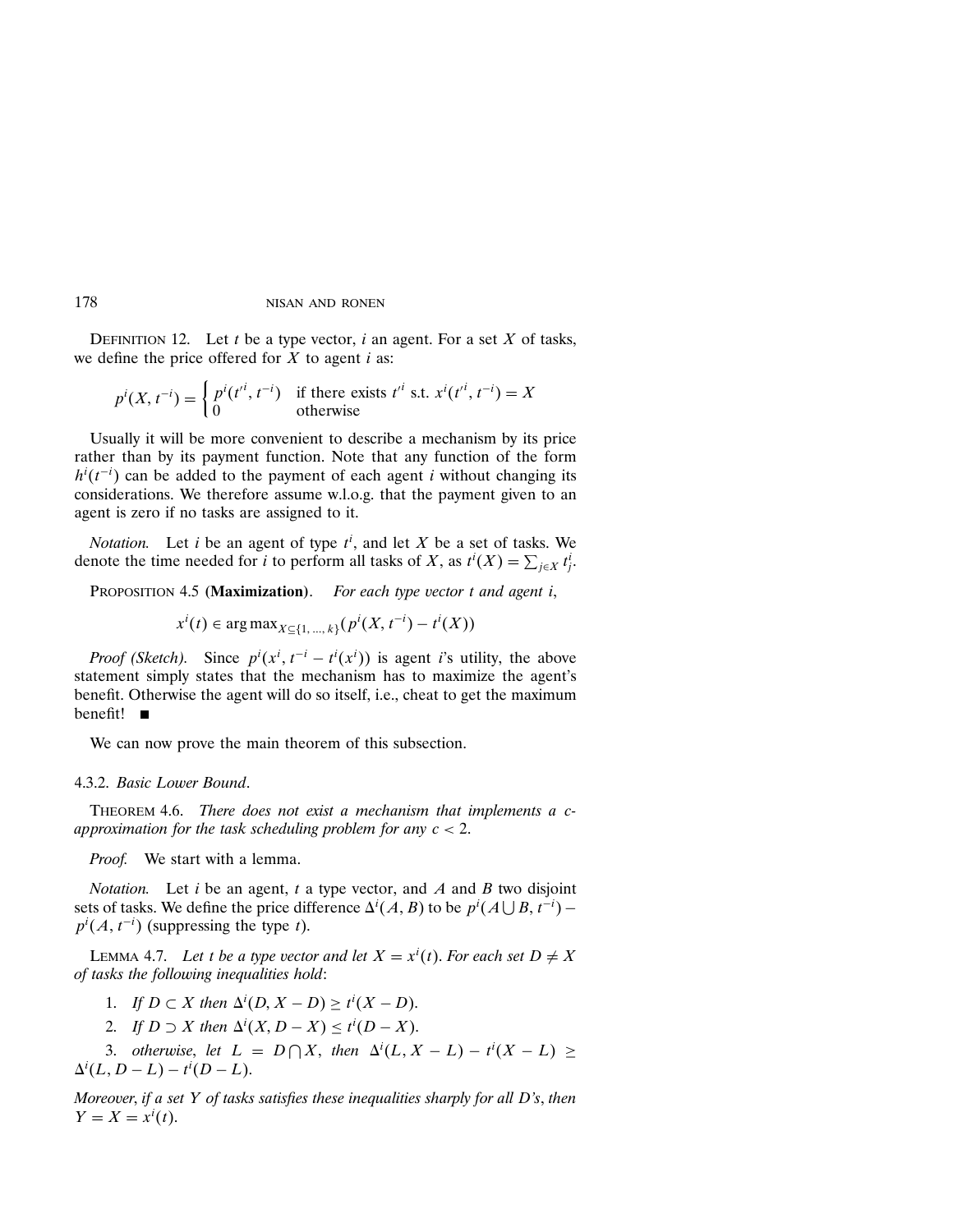*Proof.* The fact that the above inequalities hold for  $x^i(t)$  is an immediate consequence of Proposition 4.5 (maximization) and the definition of the utility as  $u^i = p^i(x^i(t), t^{-i}) - t^i(x^i(t))$ . When the inequalities are strict,  $X$  is clearly the unique set of tasks that maximizes *i*'s utility.

We prove the theorem for the case of two agents. For  $n > 2$  we can reduce to this case by having the other agents be much slower than agents 1 and 2.

*Notation.* Let t be a type vector, i an agent and  $X$  a set of tasks. Let  $\alpha > 0$  be a real number. We denote by  $\hat{t} = t(X \stackrel{i}{\rightarrow} \alpha)$  the type obtained by

$$
\hat{t}_j^{i'} = \begin{cases} \alpha & \text{if } i' = i \text{ and } j \in X \\ t_j^{i'} & \text{otherwise} \end{cases}
$$

In the same manner we define  $\hat{t} = t(X^1 \stackrel{i_1}{\to} \alpha_1, X^2 \stackrel{i_2}{\to} \alpha_2, ...)$  to be the result of a sequence of the above transformations.

Let  $k \geq 3$ , and t be the type vector defined by  $t_j^i = 1$  for each agent i and task *j*. Without loss of generality we assume that  $|x^1(t)| \le |x^2(t)|$ . Let  $x = x^1(t)$  and let  $\bar{x}$  denote its complement  $(x^2(t))$ .

Claim 4.8. Let 
$$
0 < \epsilon < 1
$$
,  $\hat{t} = t(x \stackrel{1}{\rightarrow} \epsilon, \bar{x} \stackrel{1}{\rightarrow} 1 + \epsilon)$ . Then  $x(\hat{t}) = x(t)$ .

*Proof.* Since  $n = 2$ , it is enough to show that  $x^1(\hat{t}) = x^1(t)$ . As the type of agent 2 has not changed, the prices offered to agent 1 remain the same. For type t,  $x^1(t)$  fulfills the inequalities of Lemma 4.7. Thus, by inspection, they are strict when the type becomes  $\hat{t}$ , and therefore the allocation remains the same.

Assuming  $|x^2(t)|$  is even, the lower bound follows since  $g(x(\hat{t}), \hat{t}) =$  $|x^2(\hat{t})| = |x^2(t)|$ , but  $g(\text{opt}(\hat{t}), \hat{t}) \leq \frac{1}{2} \cdot |x^2| + k \cdot \epsilon$  (for the allocation that gives agent 1, in addition to the original  $x^1(t)$ , half of agent 2's original allocation).

For the case of odd  $|x^2(t)|$  it must be that  $|x^2(t)| \ge 3$ . We choose an arbitrary task  $j \in x^2(t)$  and consider the type  $\hat{t}(\{j\} \stackrel{2}{\to} \epsilon)$ , which still yields the same allocation.

This lower bound is tight for the case of two agents. We conjecture that, in general, the upper bound is tight.

Conjecture 4.9. There does not exist a mechanism that implements a  $c$ approximation for the task scheduling problem with *n* agents for any  $c < n$ .

Although we have not been able to prove this conjecture, we can show that it is correct for two natural special cases presented in the next subsection.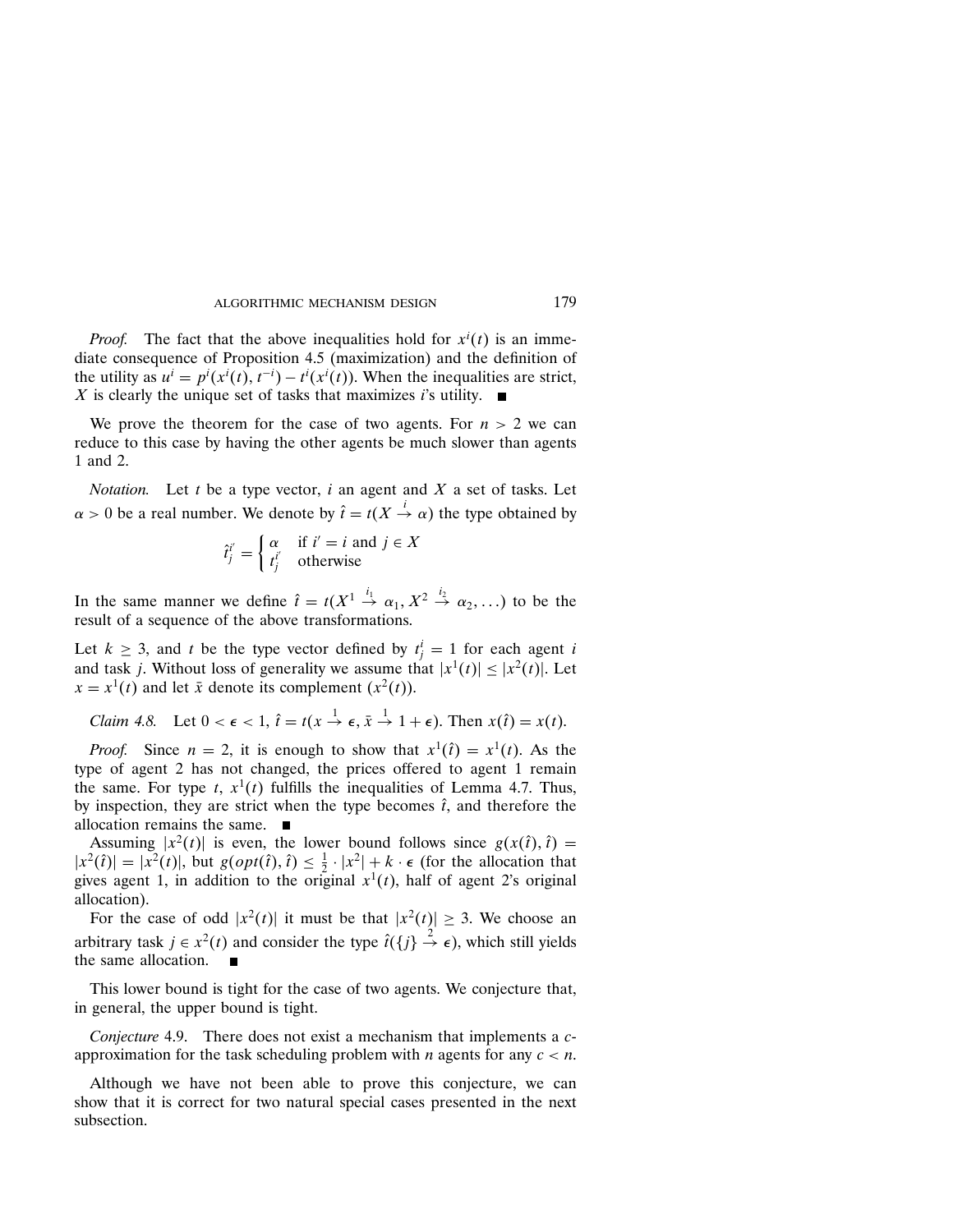4.3.3. Tight Bounds for Special Cases.

DEFINITION 13. A mechanism is called *additive* if for each agent  $i$ , type vector t and set X of tasks,  $p^{i}(X, t^{-i}) = \sum_{j \in X} p^{i}(\{j\}, t^{-i})$ .

Theorem 4.10. There does not exist any additive mechanism that solves the c-approximation problem for any  $c < n$ .

*Proof.* Let  $k \ge n^2$  and let  $t_j^i = 1$  for each agent i and task j. Without loss of generality we assume that  $|x^1(t)| \ge n$ . Let  $x = x^1(t)$  and let  $\bar{x}$  denote its complement.

*Claim 4.11.* Fix  $0 < \epsilon < 1$  and let  $\hat{t} = t(x^1 + 1 - \epsilon, \bar{x} \rightarrow \epsilon)$ . Then  $x^1(\hat{t}) \supseteq x^1(t).$ 

*Proof.* Since  $t^2$  has not changed, the prices offered to agent 1 remain the same. Clearly the price offered to agent 1 for  $x$  is strictly greater than the time  $\hat{i}^1(x)$  required for it to perform x. Since the payment is additive, the set  $x^1(\hat{t})$  which maximizes 1's utility must contain all the tasks in x.

It follows that  $g(x(\hat{t}), \hat{t}) \ge |x^1| \ge n$ . As in Theorem 4.6, we can assume w.l.o.g. that  $|x^1|=n$ . The lower bound is then obtained since an optimal allocation would split these tasks among the  $n$  agents.

DEFINITION 14. We say that a mechanism is *local* if for each agent  $i$ , type vector t and set X of tasks, the price  $p^{i}(X, t^{-i})$  depends only on the agents' values on the tasks in X (i.e.,  $\{t_j^{l \neq i} | j \in X\}$ ).

Theorem 4.12. There does not exist a local mechanism that solves the c-approximation problem for any  $c < n$ .

Proof. We start with a simple lemma that will enable us to turn the inequalities of Lemma 4.7 into sharp ones.

LEMMA 4.13. For each type vector t and  $\epsilon > 0$ , there exists a type vector t' such that  $\|t - t'\| < \epsilon$  and where the sets that maximize the agents' utility are unique for all agents.

Proof (Sketch). The lemma is proved using a simple measure-theoretic argument. Let *i* be an agent,  $A \neq B$  two sets of tasks. Because of the independence property (Proposition 4.4), the following set has a zero measure on the type-space of agent i:

$$
E^{i}(A, B, t^{-i}) = \{t^{i} | p^{i}(A, t^{-i}) - t^{i}(A) = p^{i}(B, t^{-i}) - t^{i}(B)\}
$$

From this we obtain that for almost every type vector  $t'$ , the inequalities in Lemma 4.7 (for all agents) are strict.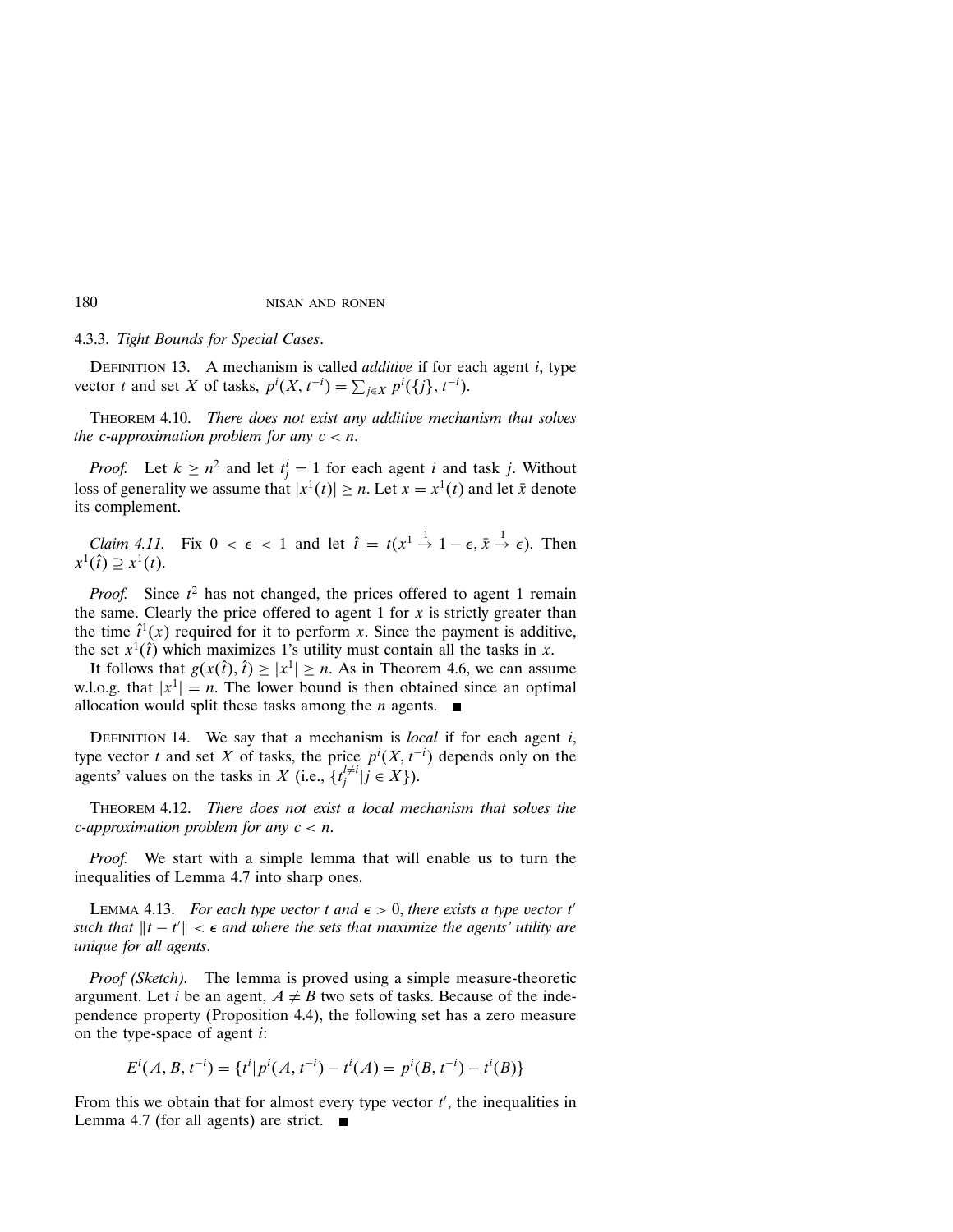Let  $k \ge n^2$  and let  $t_j^i = 1$  for each agent i and task j. By Lemma 4.13, we assume w.l.o.g. that  $x^{i}(t)$  uniquely maximizes is utility for all agents i. Without loss of generality we assume that  $|x^1(t)| \ge n$ .

*Claim 4.14.* Let  $x = x^2(t)$  and  $\hat{t} = t(x \stackrel{?}{\rightarrow} \epsilon)$  for some  $0 < \epsilon < 1$ . Then  $x(\hat{t}) = x(t).$ 

*Proof.* Clearly  $x^2(\hat{t}) = x^2(t)$ . Consider another agent  $i \neq 2$ . The mechanism must allocate to agent i a set  $x^{i}(\hat{t})$  that maximizes i's utility among all the sets X which are *disjoint* from  $x^2(t)$ . But since the mechanism is local, these prices have not changed from t to  $\hat{t}$ . Therefore  $x^{i}(t)$  remains the unique set that maximizes  $i$ 's utility.

By the same argument the allocation for the type  $\hat{t} = t(x^2(t)) \stackrel{?}{\rightarrow}$  $\epsilon, \ldots, x^n(t) \stackrel{n}{\rightarrow} \epsilon$ ) remains  $x(t)$ .

As in Theorem 4.6, we can assume that  $|x^1(t)| = n$  and thus the lower bound is obtained since an optimal allocation will split these tasks among the *n* agents.  $\blacksquare$ 

# 4.4. The Power of Randomization

In Section 4.3 we showed that no mechanism can achieve a better than 2-approximation for the task scheduling problem. Here we show that randomized mechanisms can do better. The model of randomization that we use does not weaken the demands of dominant strategies at all: although the agents choose their strategies without knowing the results of the random coin tosses, we require the strategy to be dominant for all possible tosses.

DEFINITION 15 (A Randomized Mechanism). A randomized mechanism is a probability distribution over a family  $\{m_r | r \in I\}$  of mechanisms, all sharing the same sets of strategies and possible outputs.

The outcome of such a mechanism is a probability distribution over outputs and payments; the problem specification must specify what output distributions are required. For the case of optimization problems, the *objec*tive function on such a distribution is taken to be the expectation, i.e.,  $g(a, t) = E_{r \in I}(g(o_{m_r}(a), t)).$ 

DEFINITION 16 (Universally Dominant Strategy). A strategy  $a^i$  is called universally dominant (in short, dominant) for agent  $i$  if it is a dominant strategy for every mechanism in the support of the randomized mechanism. A randomized mechanism is called universally truthful (in short, truthful) if truth-telling is a dominant strategy, and *strongly truthful* if it is the only one.

We will design a strongly truthful randomized mechanism that achieves better performance than the deterministic lower bound. The randomized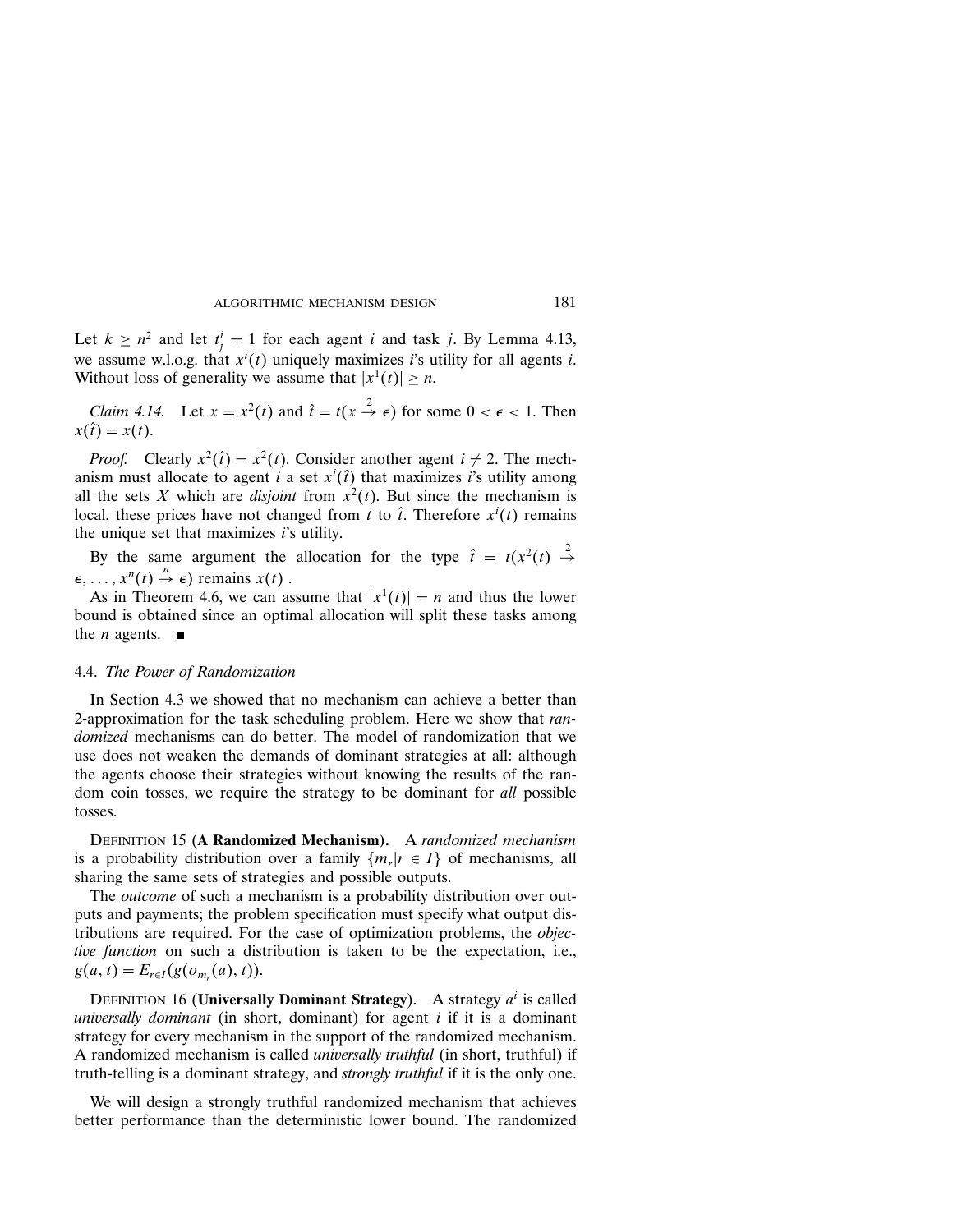**Parameters:** A real number  $\beta \ge 1$  and a bit vector  $s \in \{1, 2\}^k$ **Input:** The reported type vectors  $t = (t^1, t^2)$ . **Output:** An allocation  $x = (x^1, x^2)$ , and a payment  $p = (p^1, p^2)$ . Mechanism:  $x^1 \leftarrow \emptyset$ ;  $x^2 \leftarrow \emptyset$ ;  $p^1 \leftarrow 0$ ;  $p^2 \leftarrow 0$ . For each task  $j = 1...k$  do Let  $i = s_j$  and  $i' = 3 - i$ If  $t_j^i \leq \beta \cdot t_j^{i'}$ Then  $x^i \leftarrow x^i \cup \{j\}; p^i \leftarrow p^i + \beta \cdot t^{i'}_j$ Else  $x^{i'} \leftarrow x^{i'} \cup \{j\}; p^{i'} \leftarrow p^{i'} + \beta^{-1} \cdot t_j^i$ 

FIG. 1. The biased min work mechanism (for two agents).

mechanism will be a distribution over *biased min work* mechanisms defined in Fig. 1.

Lemma 4.15. For all parameter values, the biased min work mechanism is strongly truthful.

Proof. Since the overall utility of each agent can be described as the sum of the utilities aggregated in each step, it is enough to consider the case of  $k = 1$ . In this case the mechanism is equivalent to a weighted VGC (Definition 9) with weights  $\{1, \beta\}$  or  $\{\beta, 1\}$  (depending on  $s_i$ ).

DEFINITION 17 (The Randomly Biased Min Work Mechanism). The randomly biased min work mechanism is the distribution on biased min work mechanisms given by  $\beta = 4/3$ , and a uniform distribution of  $s \in \{1, 2\}^k$ .

THEOREM 4.16. The randomly biased min work mechanism is a (polynomial time computable) strongly truthfulimplementation of a 7/4-approximation for task scheduling with two agents.

The proof of the theorem is immediate from the following two lemmas.

Lemma 4.17. The randomly biased min work mechanism is strongly truthful.

This is immediate from Lemma 4.15.

Lemma 4.18. The allocation obtained by the randomly biased min work mechanism is a 7/4-approximation for the task scheduling problem.

Comment. Our original analysis yielded a bound of 1.823. Daniel Lehmann (1999) provided us with a tighter case analysis, improving the bound to 7/4. With Daniel's permission we include his refined analysis in our proof.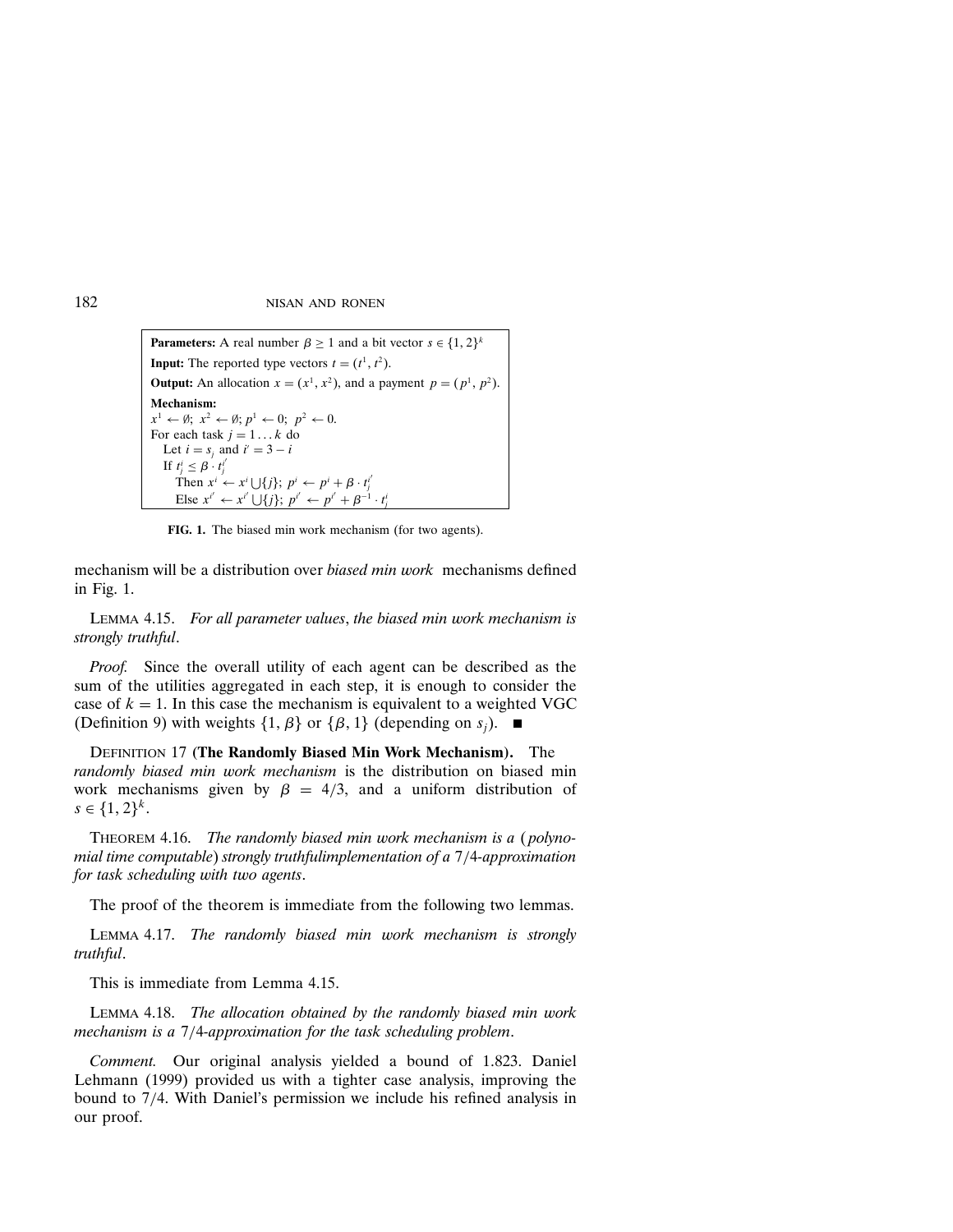*Proof.* Let  $opt(t)$  denote an optimal allocation algorithm. Let  $t_{opt}$ denote its make-span, and let  $t_{b m w}$  denote the (expected) make-span of the randomly biased min work mechanism.

We call a task  $j$  a k-task if one of the agents is considerably more efficient than the other on it (i.e.,  $t_j^1/t_j^2 > \beta$  or  $t_j^2/t_j^1 > \beta$ ); otherwise we call it an l-task. Note that the mechanism allocates each k-task to the agent which is efficient on it, and *randomly* allocates the 1-tasks.

Claim 4.19. It is enough to consider the following case:

1. For each k-task, the efficiency discrepancy between the agents is arbitrarily close to  $\beta$  (therefore we shall assume that it equals  $\beta$ ).

2. If *opt* allocates an l-task *j* to agent *i*, then  $t_j^{3-i}/t_j^i = \beta$ .

3. Under *opt* both agents have the same finishing time.

4. One of the agents is more efficient than the other on all k-tasks  $(w.l.o.g. let it be agent 1).$ 

5. There are at most four tasks, where at most one k-task and at most one l-task is allocated by opt to each agent.

*Proof.* 1. Since the mechanism always allocates each k-task  $j$  to the agent *i* which is more efficient on it, reducing  $t_j^{3-i}$  down to  $\beta \cdot t_j^i$  can only help  $opt$  and leaves  $t_{bmu}$  unchanged.

2. If *opt* allocates an l-task *j* to agent *i*, then increasing  $t_j^{3-i}$  will not affect  $t_{\text{ont}}$  but will increase  $t_{\text{bmu}}$ .

3. Otherwise, w.l.o.g. assume that agent 1 finishes  $\delta$ -time before agent 2. Adding an l-task *j* such that  $t_j^1 = \delta$  and  $t_j^2 = \beta \cdot \delta$  does not change  $t_{opt}$ but increases  $t_{bmu}$ .

4. Assume that there are two k-tasks a and b such that  $t_a^2/t_a^1 = t_b^1/t_b^2 =$ β. W.l.o.g.  $t_a^1 \geq t_b^2$ . If a is replaced by two k-tasks a' and a'' such that  $t_a^i = t_{a'}^i + t_{a''}^i$  then  $t_{bmv}$  remains the same while  $t_{opt}$  can only decrease. In particular we can choose  $t_{a'}^1 = t_b^2$ .

The mechanism allocates both tasks  $a'$  and b to the agent which is efficient on them. If *opt* is doing the same then clearly removing both  $a'$  and b can just increase the ratio  $t_{bmm}/t_{opt}$ . Obviously, opt cannot allocate a' to agent 2 and  $b$  to agent 1. Therefore it is enough to consider the case where *opt* allocates both tasks to one of the agents. One can verify that in this case replacing both tasks with equivalent l-tasks (i.e., l-tasks with the same computational times as the original ones) does not affect  $t_{opt}$  but will increase  $t_{b m w}$  by at least  $(\beta - 1)/2 \cdot t_{a'}^1$ .

5. Let  $a$  and  $b$  be two k-tasks that  $opt$  allocates to the same agent  $i$ . Recall that  $t_a^{3-i}/t_a^i = t_b^{3-i}/t_b^i = \beta$ . Clearly, replacing both tasks with a single task c such that  $t_c^i = t_a^i + t_b^i$ , does not affect *opt* or the mechanism. We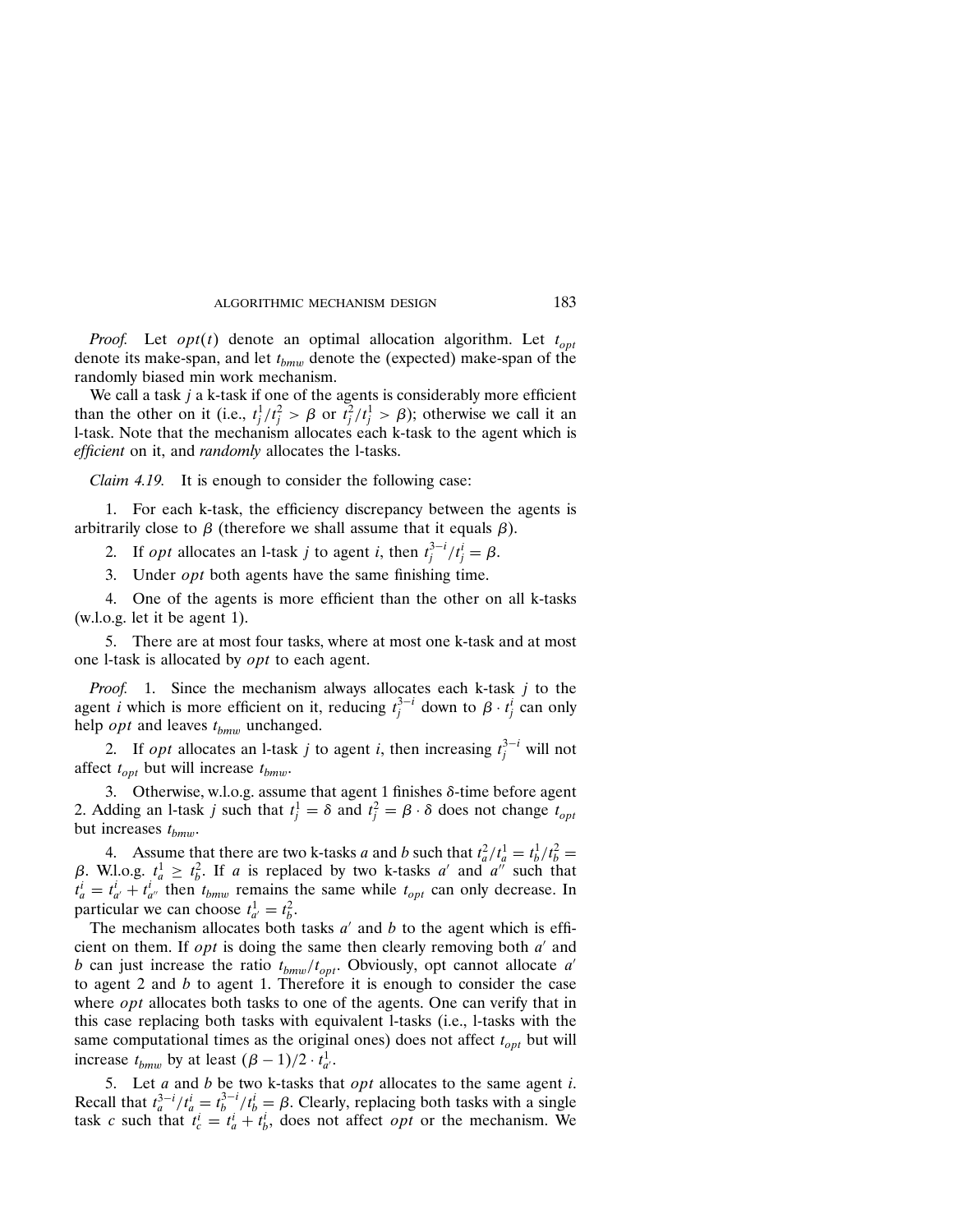now consider the case where a and b are both l-tasks. Again,  $t_{opt}$  does not change as a consequence of such a replacement. We will show that  $t_{bmu}$ can only increase. Let  $Y$  be an allocation of all the tasks except  $a$  and  $b$ ; let  $t_{Y, a, b}$  denote the expected make-span when all other tasks are allocated according to Y and a and b are randomly allocated; let  $t_{Yc}$  denote the expected make-span when  $a$  and  $b$  are replaced by  $c$  which is allocated randomly. Clearly, it is enough to show that  $t_{Y, a, b} \le t_{Y, c}$ .

Let  $T<sup>1</sup>$  and  $T<sup>2</sup>$  denote the finishing times of both agents, respectively, when the allocation is  $Y$ . If one of the agents  $i$  finishes after the other regardless of how a and b are allocated, then clearly  $t_{Y, a, b} = T^i + (t_a^i +$  $(t_b^i)/2 = t_{Y,c}$ . Otherwise, if agent *i* finishes last iff both *a* and *b* are allocated to it, then  $t_{Y, a, b} = (T^{i} + t^{i}_{a} + t^{i}_{b})/4 + (T^{3-i} + t^{3-i}_{a})/4 + (T^{3-i} + t^{3-i}_{b})/4 +$  $(T^{3-i} + t_a^{3-i} + t_b^{3-i})/4$ . Since  $T^{3-i} \leq T^i + t_a^i + t_b^i$ , we obtain that  $t_{Y,a,b} \leq$  $(T^{i} + t^{i}_{a} + t^{i}_{b})/2 + (T^{3-i} + t^{3-i}_{a} + t^{3-i}_{b})/2 = t_{Y, c}$ . Finally w.l.o.g. assume that  $t_a^i \geq t_b^i$  (for  $i = 1, 2$ ) and consider the case where the agent to which a is allocated finishes last. In this case  $t_{Y, a, b} = (T_1^1 + t_a^1 + t_b^1)/4 + (T_1^1 + t_a^1)/4 +$  $(T^2 + t_a^2 + t_b^2)/4 + (T^2 + t_a^2)/4 \le (T^1 + t_a^1 + t_b^1)/2 + (T^2 + t_a^2 + t_b^2)/2 = t_{Y, c}.$ 

Following the above claim we prove the lemma for the case of four tasks  $k_1, k_2, l_1, l_2$ , such that  $k_i$  and  $l_i$  denote the k-task and l-task which are allocated to agent  $i$  by  $opt$  (cases in which there are less than four tasks can be represented by zero times). The reduced case is described in Fig. 2.

Since both agents have the same finishing time in opt,  $t_{opt} = a + c$  $\beta \cdot b + d$ . We show that  $t_{bmu}/t_{opt} \le 7/4$  by considering three separate subcases.

Case 1.  $a+b+\beta \cdot d \leq \beta \cdot c$ .

Considering all four possible allocations of the mechanism we obtain that  $t_{bmw} = 1/4 \cdot ((a+b+c+\beta \cdot d) + (a+b+c) + (\beta \cdot c) + (\beta \cdot c+d)).$ Substituting  $\beta = 4/3$  we get  $t_{b m w} = 1/2 \cdot a + 1/2 \cdot b + 7/6 \cdot c + 7/12 \cdot d$  and one can verify that  $t_{bmu} \le 7/4 \cdot (a + c) = 7/4 \cdot t_{opt}$ .

Case 2. Otherwise,  $a + b + \beta \cdot d \ge \beta \cdot c$ . Consider the case where  $a +$  $b < \beta \cdot c + d$ .

|                   |                       | $t_i^2$         | opt-alloc bmw-alloc |
|-------------------|-----------------------|-----------------|---------------------|
|                   | a                     | $\beta \cdot a$ |                     |
| $\frac{k_1}{k_2}$ | b                     | $\beta \cdot b$ |                     |
|                   | $\mathcal{C}_{0}^{2}$ | $\beta \cdot c$ | rnd                 |
| $\epsilon$        | $\beta \cdot d$       |                 | rnd                 |

FIG. 2. The reduced case.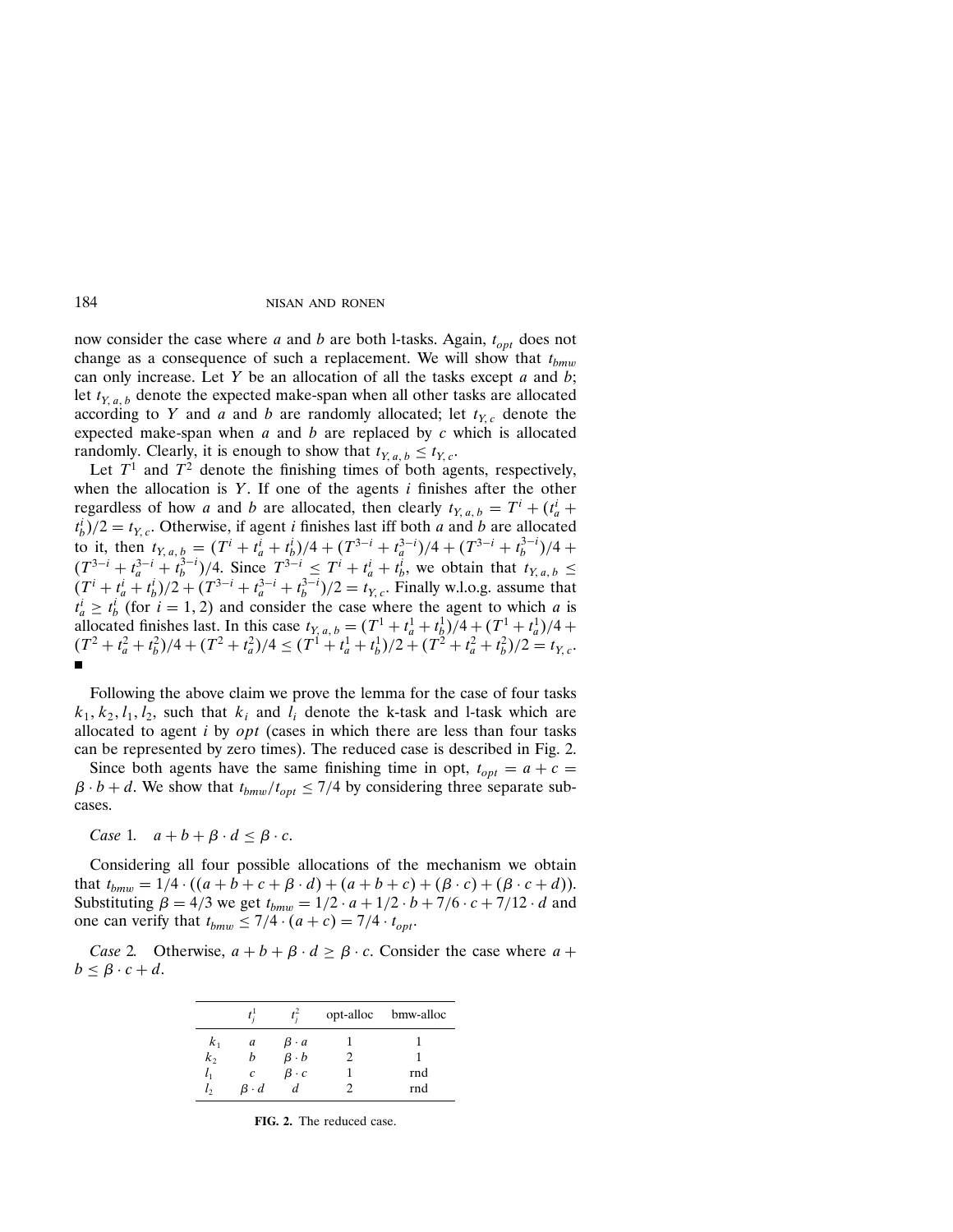In this case  $t_{b m w} = 1/4 \cdot ((a + b + c + \beta \cdot d) + (a + b + c) + (a + b + \beta \cdot d))$  $d + (\beta \cdot c + d)$ ). Substituting  $\beta$  we get  $t_{b m w} = 3/4 \cdot a + 3/4 \cdot b + 5/6 \cdot c +$ 11/12  $\cdot$  d and it is not difficult to verify that  $t_{bmu} \le 7/4 \cdot (a + c) = 7/4 \cdot t_{opt}$ .

Case 3. Otherwise,  $a + b + \beta \cdot d \ge \beta \cdot c$  and  $a + b \ge \beta \cdot c + d$ . In this case  $t_{bmu} = 1/4 \cdot ((a+b+c+\beta \cdot d) + (a+b+c) + (a+b+\beta \cdot d) + (a+b+c))$ b. Substituting  $\beta$  we get  $t_{b m w} = a + b + c/2 + 2/3 \cdot d$  and again it can be verified that  $t_{bmu} \le 7/4 \cdot (4/3 \cdot b + d) = 7/4 \cdot t_{opt}$ .

This completes the proof of the theorem.

### 5. MECHANISMS WITH VERIFICATION

The basic mechanism design model assumes that each agent can follow any of its strategies, independently of its type. Thus the mechanism cannot use any "real-world" information about the agents. This is the norm in mechanism design and it models well the negotiation stage in which agents do nothing but communicate. In many settings in distributed computation though, one could take advantage of the fact that computers actually act (execute a task, route a message, etc.) to gain extra information about the agents' types and actions.

A simple type of modification to the model suggests itself: a problem definition may limit the set of strategies  $A<sup>i</sup>$  available to each agent as a function of its type  $t^i$ . Many variants are possible, with different types of information available at different stages of the mechanism. In this paper we concentrate on what we feel is a very natural model. We distinguish between two stages of the mechanism: a declaration phase in which agents "talk" and which results in a decision (e.g., allocation), and then an execution phase where the agents actually execute the agreed output. The payments need only to be given after the execution. Intuitively we view the execution part as allowing the mechanism to verify in some sense the agents' declarations, and "punish" them for lying.

For the task scheduling problem we assume that by the end of the execution the mechanism knows the exact execution time of each task. A reformulation of the problems is introduced in Section 5.2. We then (in Sections 5.3 and 5.4) present a family of optimal mechanisms<sup>8</sup> for this problem. In Section 5.5 we show that versions of our mechanism can operate under a limited budget and can guarantee that the profit for a truthful agent is always non-negative. Since these mechanisms require optimal scheduling algorithms they are computationally intractable. In Section 5.6 we discuss

<sup>&</sup>lt;sup>8</sup>Although these mechanisms are presented for the scheduling problem, they can be generalized for many situations.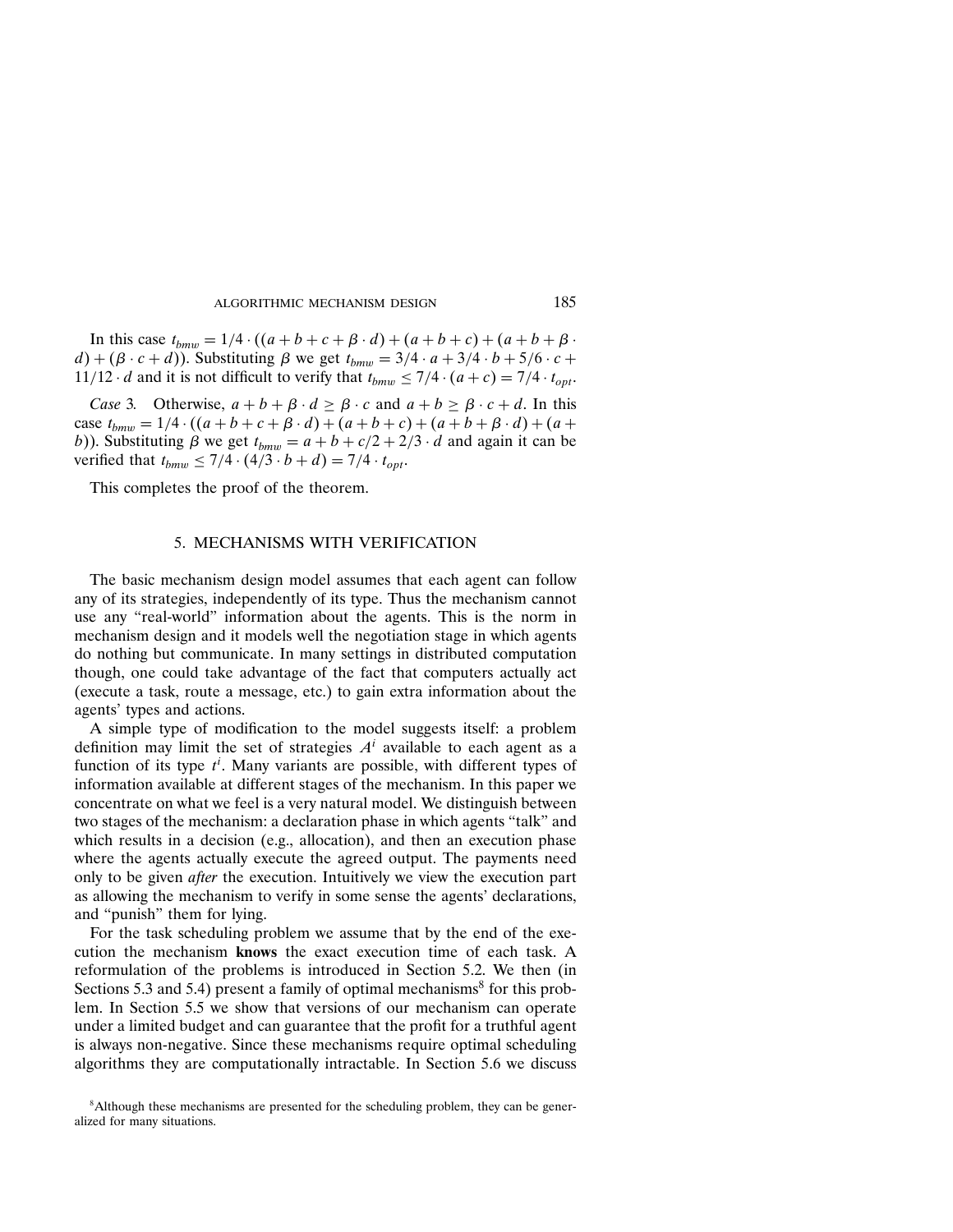polynomial-time mechanisms. We define a sub-case of the scheduling problem for which we present a polynomial-time approximation schema. The existence of a (better than  $n$ ) polynomial-time approximation mechanism for the general problem is left open.

# 5.1. Mechanisms with Verification

DEFINITION 18 (Mechanism with Verification).

• An agent's strategy  $a^i$  is composed of two separate parts: a declaration  $d^i$  and an execution  $e^i$ .

• Each declaration  $d^i$  is chosen by the agent, based on its type  $t^i$ , in an unrestricted manner.

• The decision  $k$  of the mechanism must be a function of just the declarations  $d^1, \ldots, d^n$ .

• The agent's execution  $e^i$  may depend on  $t^i$  as well as on k. The problem specification specifies, for each  $t^i$ , the possible  $e^i$  ()'s an agent of type  $t^i$  may choose.

• The output of the mechanism is the result of the decision  $k$  and the agents' executions  $e^1(k), \ldots, e^n(k)$ . The output function  $o(k, e)$  is a part of the problem specification.

• The output *o*, determines both the objective function  $g(o, t)$  and the agents' valuations  $v^i(t^i, o)$ .

• The payment  $p^i$  that the mechanism provides depends on both, the declarations  $d^1, \ldots, d^n$  and the executions  $e^1(k) \cdots e^n(k)$ .

DEFINITION 19. A mechanism with verification is called *truthful* if

1. The agents' declarations are simply to report their types.

2. For each agent i of type  $t^i$ , there is a dominant strategy of the form  $a^i = (t^i, e^i)$ .

We say that the mechanism is *strongly truthful* if it is the only dominant strategy.

Note that by applying the revelation principle (Proposition 2.1) to the declaration part, we can limit the discussion to mechanisms where the agents are simply requested to reveal their types.

*Notation*. We denote a mechanism with verification by a pair  $m =$  $(k(d), p(d, e))$ , where  $k()$  is the decision and  $p()$  the payment function.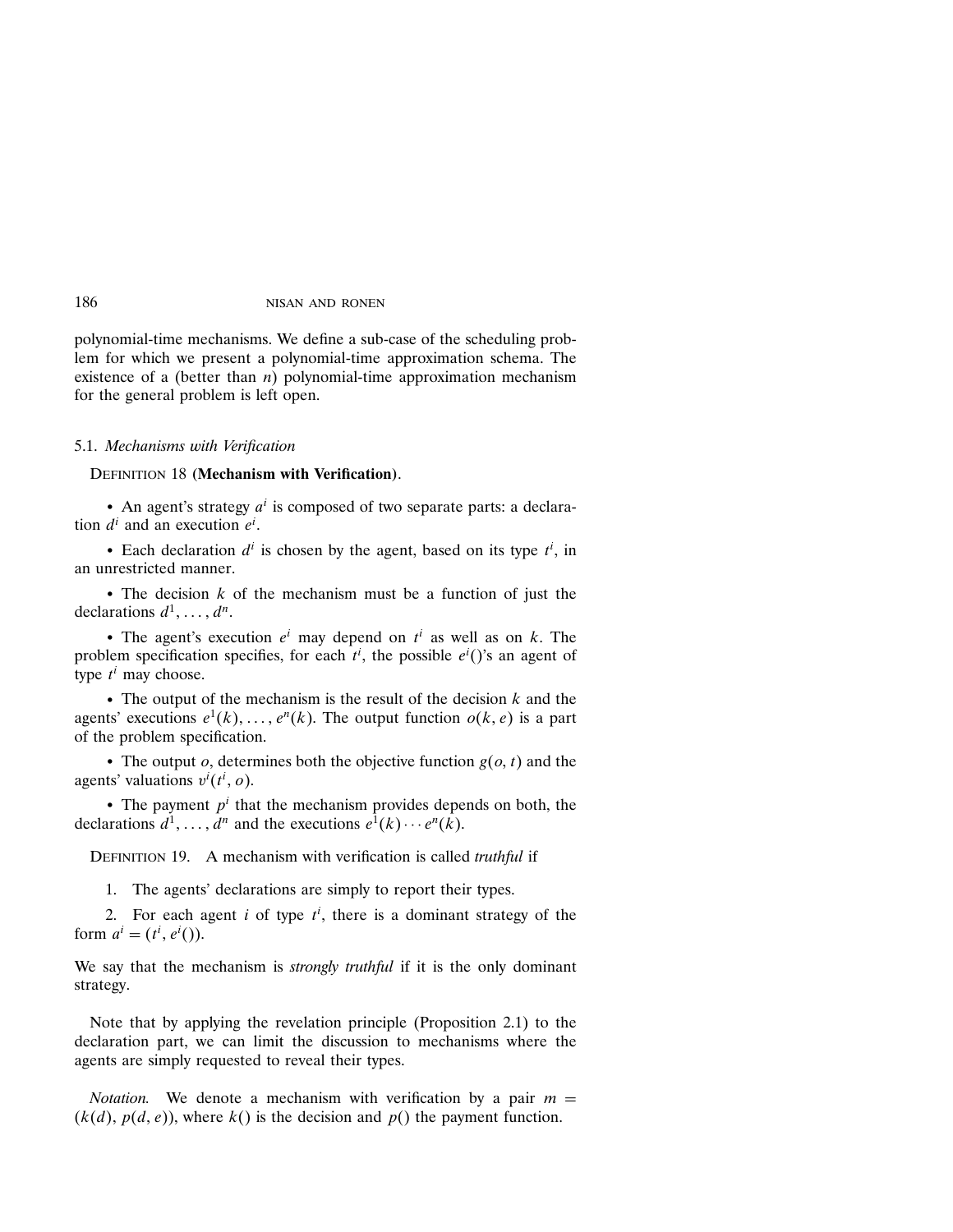### 5.2. A Reformulation of Task Scheduling

DEFINITION 20 (Task Scheduling with Verification). The problem is the same as the task allocation problem (Definition 10), except that the mechanism is allowed to pay to the agents after the tasks have been performed. We assume that the times which the tasks were actually performed in are known to the mechanism.

More formally:

• A feasible output of the mechanism is denoted by a pair  $(x, t)$ , where  $x = x<sup>1</sup>, \dots, x<sup>n</sup>$  denotes the allocation of the tasks to the agents, and  $\tilde{t} =$  $\tilde{t}_1, \ldots, \tilde{t}_k$  denotes the actual times that they were performed in. If  $j \in x^i(t)$ , then it must be that  $\tilde{t}_j \geq t_j^i$ .

• A strategy for an agent is composed of two parts: a declaration of its type and an execution of the tasks allocated to it. An agent may lie or choose to perform any task *j* allocated to it, in any time  $\tilde{t}_j \ge t_j^i$ .

- The objective function is  $g(x, \tilde{t}) = \max_i \sum_{j \in x^i} \tilde{t}_j$  (the make-span).
- Agent *i*'s valuation is  $v^i(x, \tilde{t}) = -\sum_{j \in x^i} \tilde{t}_j$ .

• A mechanism is a pair  $(x, p)$  such that  $x(t) = x^1(t), \ldots, x^n(t)$  is the allocation function, and  $p(t, \tilde{t}) = p^1(t, \tilde{t}), \dots, p^n(t, \tilde{t})$  is the payment.

#### 5.3. The Compensation-and-Bonus Mechanism

The Compensation-and-Bonus Mechanism is composed of an optimal allocation algorithm, together with a well-chosen payment function. The payment function is the sum of two terms: one is called the compensation and the other the bonus.

DEFINITION 21 (Compensation). The function

$$
c^i(t,\tilde{t})=\sum_{j\in x^i(t)}\tilde{t}_j
$$

is called the compensation function for agent i.

The bonus function uses the following notion:

DEFINITION 22 (Corrected Time Vector). Let  $i$  be an agent,  $x$  an allocation. Given the agents' declarations t and the vector of actual times  $\tilde{t}$ , we define the *corrected time vector* for agent  $i$  as:

$$
corr^{i}(x, t, \tilde{t})_{j} = \begin{cases} \tilde{t}_{j} & \text{if } j \in x^{i} \\ t_{j}^{l} & \text{if } j \in x^{l} \text{ and } l \neq i \end{cases}
$$

We define  $corr^*(x, t)$  of x and t to be the (unique) vector that satisfies  $corr^*(x, t)_j = t_j^i$  for all *i* and  $j \in x^i$ .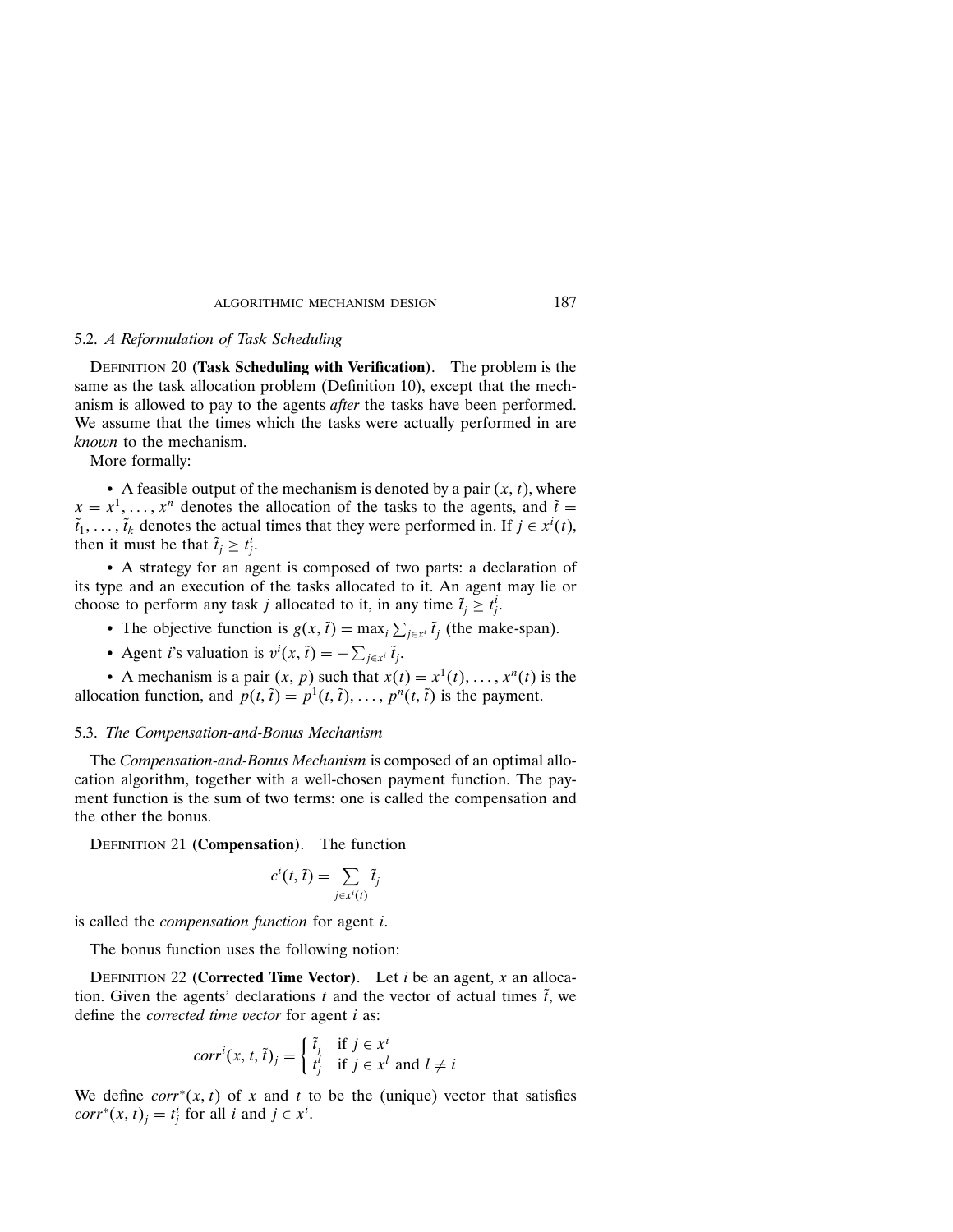DEFINITION 23 (Bonus). The function

 $b^i(t, \tilde{t}) = -g(x(t), corr^i(x(t), t, \tilde{t}))$ 

is called the bonus function for agent i.

The bonus is calculated according to the *declarations* of the other agents and the actual times that the agent performed its assignments in.

DEFINITION 24 (Compensation-and-Bonus Mechanism). The Compensation-and-Bonus mechanism is given by an optimal allocation algorithm with the payment functions  $p^{i}(t, \tilde{t}) = c^{i}(t, \tilde{t}) + b^{i}(t, \tilde{t}).$ 

Theorem 5.1. The Compensation-and-Bonus mechanism is a strongly truthful implementation of the task scheduling problem.

Proof. We show that the only dominant strategy for each agent is to reveal its true type and to execute its tasks in minimal time.

Claim 5.2. The Compensation-and-Bonus mechanism is strongly truthful.

*Proof.* Let i be an agent,  $t^i$  its type and let  $d^{-i}$  denote the declarations for the other agents (note that the allocation and bonus given to *i* depend on  $d^{-i}$  but not on the actual execution times of the others). Let  $t = (d^{-i}, t^i)$ . Observing that the utility of an agent equals its bonus, and that for every allocation x the bonus for an agent  $i$  is maximized when executing its assignments in minimal time, it is enough to show that  $-g(x(t), corr^*(x(t), t)) \geq -g(x(t^{i}, d^{-i}), corr^*(x(t^{i}, d^{-i}), t))$ for each  $t^i$ . This is immediately implied by the *optimality* of the allocation algorithm.

Clearly, when an agent does not follow this strategy, there are circumstances where this will increase the make-span and therefore decrease the agent's bonus. Therefore, the above strategy is the only dominant one.

When all agents follow their dominant strategies, the best possible makespan is obtained due to the optimality of the allocation algorithm.

An Example. Consider the type matrix in Fig. 3. Assume first that both agents are truthful. The optimal allocation in this case is  $\{\{j_1, j_3\}\{j_2\}\}\$ and the make-span is 60, therefore the bonus given to each agent is −60.

|                | J <sub>1</sub> | J <sub>2</sub> | $J_3$ |
|----------------|----------------|----------------|-------|
| $A_1$          | 10             | 30             | 45    |
| A <sub>2</sub> | 100            | 60             | 100   |

FIG. 3. A type matrix for two agents.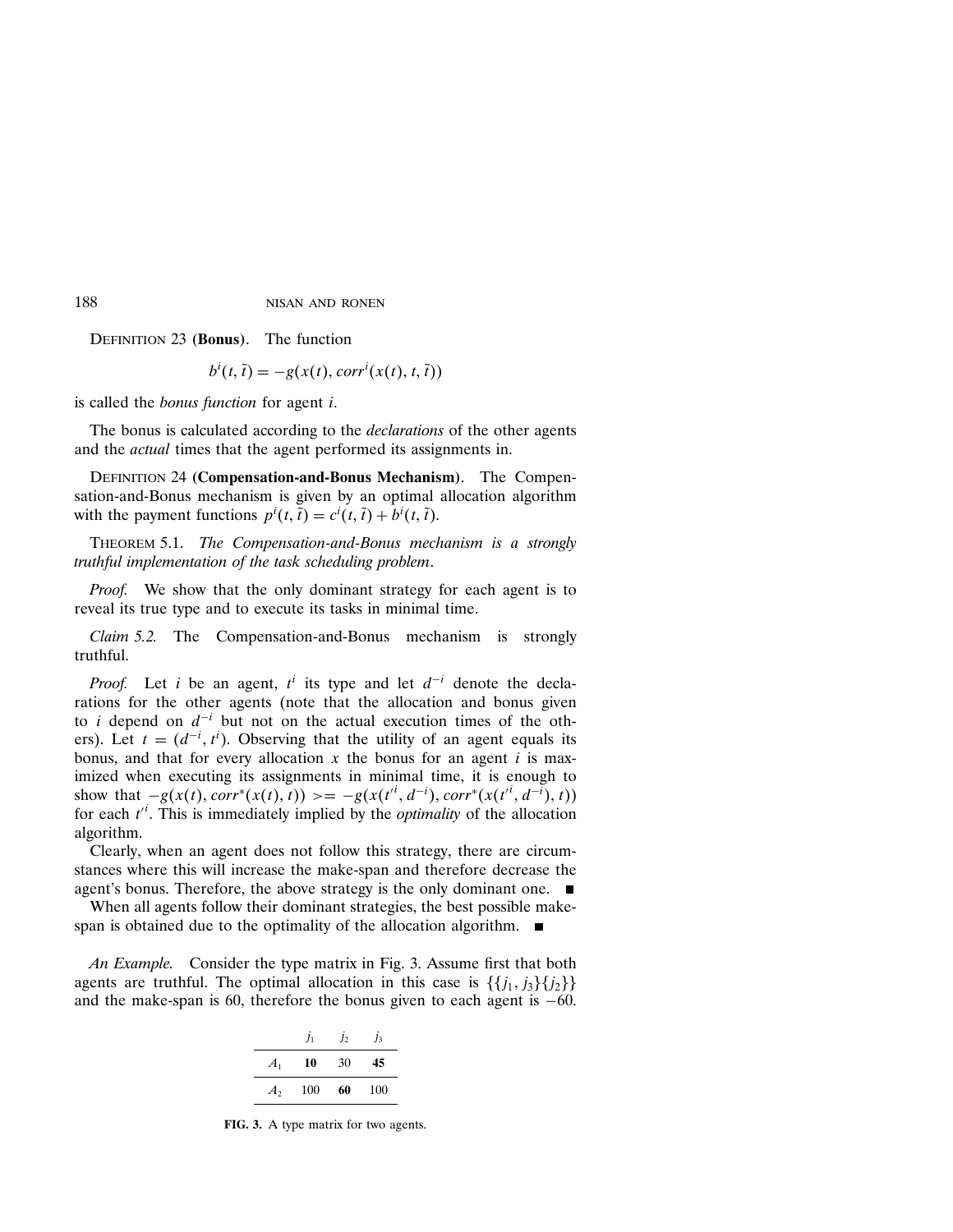Consider the case where agent 1 tries to "lose"  $j_3$  declaring  $t_3^1$  as 200. The "optimal" make-span therefore reduces to 100 and consequently the bonus for each agent reduces to −100. Similarly, when agent 1 tries to "gain"  $j_2$ declaring for example  $t_2^1$  to be 4, its bonus is reduced to  $-85$ . If agent one is "lazy" executing its tasks in 100 units of time instead of 55, then its bonus reduces from  $-60$  to  $-100$ .

### 5.4. The Generalized Compensation-and-Bonus Mechanism

We now generalize the Compensation-and-Bonus mechanism:

DEFINITION 25 (Generalized Compensation). The function  $c^{i}(t, \tilde{t})$  is called a generalized compensation for agent  $i$  if

- $c^i(t, \tilde{t}) \leq \sum_{j \in x^i(t)} \tilde{t}_j$  for all t and  $\tilde{t}$ .
- Equality exists in case that the agent is truthful.

DEFINITION 26 (Generalized Bonus). Let  $m^i(t^{-i}, w)$  be any positive real-valued function, that is strictly monotonically increasing in  $w$ . The function  $b^i(t, \tilde{t}) = m^i(t^{-i}, -g(x(t), corr^i(t, \tilde{t})))$  is called a generalized bonus for agent i.

DEFINITION 27 (Generalized Compensation-and-Bonus Mechanism). A *Generalized Compensation-and-Bonus* mechanism is a pair  $m = (o, p)$ where:

•  $o()$  is an optimal allocation algorithm.

•  $p^{i}(t, \tilde{t}) = c^{i}(t, \tilde{t}) + b^{i}(t, \tilde{t})$ , where  $c^{i}(t)$  and  $b^{i}$  are generalized compensation and bonus functions, respectively.

Arguments, similar to 5.1 lead to the following theorem:

Theorem 5.3. The Generalized Compensation-and-Bonus mechanism is a strongly truthful implementation of the task scheduling problem.

### 5.5. Budget Considerations

Theorem 5.3 allows a lot of freedom in the design of a generalized Compensation-and-Bonus mechanism. In this section we take advantage of this freedom in order to satisfy two additional requirements: participation constraints and budget limits (see Mas-Collel et  $al$ ., 1995, Chapter 23, for a detailed discussion).

DEFINITION 28 (Participation Constraints). We say that a mechanism satisfies *participation constraints* if whenever an agent is truth-telling, its utility is non-negative. More formally: for each  $t$  and  $\tilde{t}$  and for each agent *i*, if  $\tilde{t}_j = t_j$  for all  $j \in x^i(t)$ , then  $p^i(t, \tilde{t}) + v^i(x(t), \tilde{t}) \ge 0$ .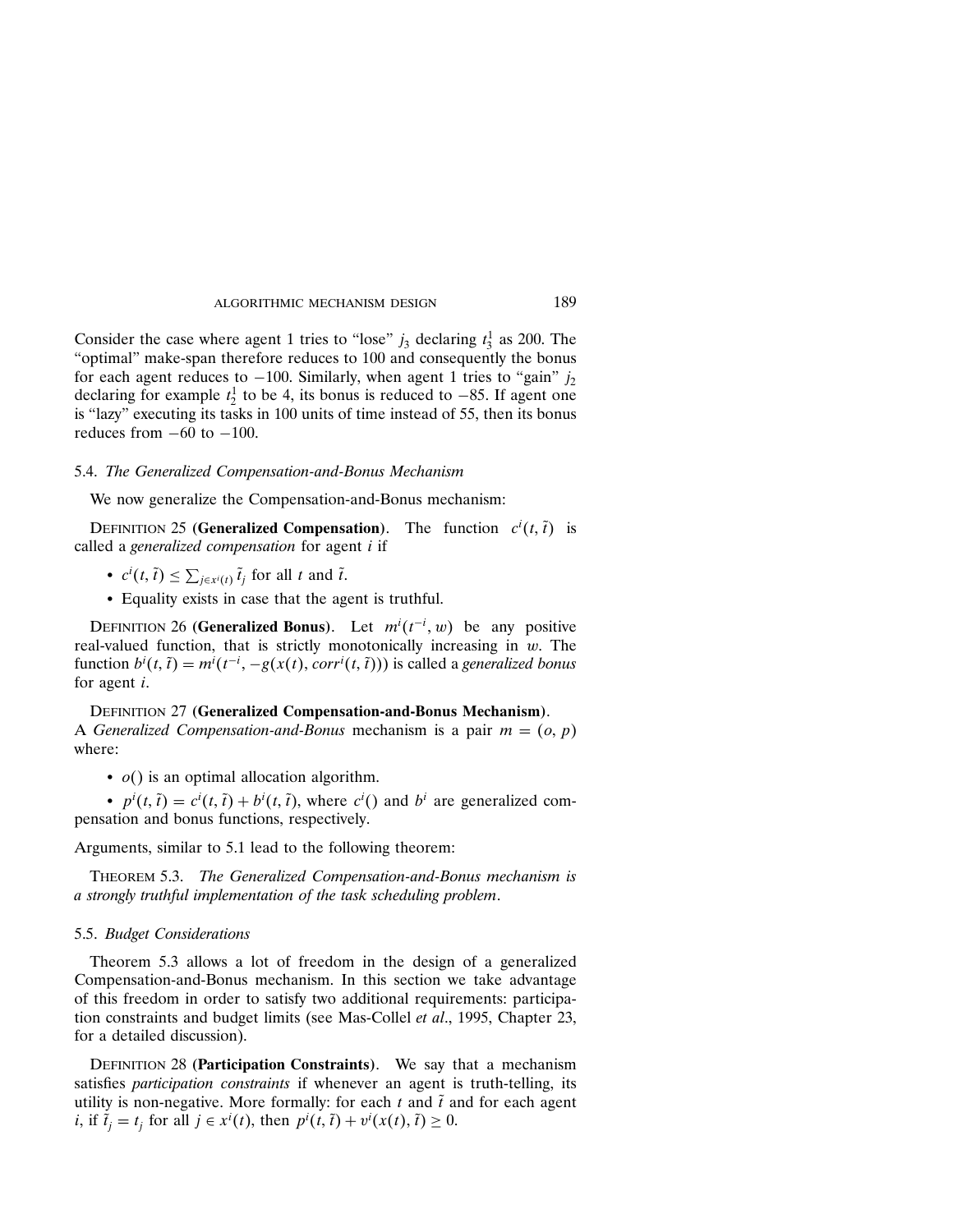Note: If a truthful approximation mechanism satisfies the property that whenever an agent is not allocated any tasks then its payment is nonnegative, it needs to satisfy participation constraints as well, because by declaring high enough values the agent can force the mechanism to allocate no tasks to it.

THEOREM 5.4. There exists a strongly truthfulmechanism that satisfies participation constraints for the task scheduling problem.

*Proof.* We define  $g^{-i}(t^{-i})$  to be the optimal make-span among the allocations which do not include agent  $i$ . We define the *contribution* of agent *i* as  $cont^i(t^{-i}, \tilde{t}) = g^{-i}(t^{-i}) - g(x(t), corr^i(x(t), t, \tilde{t}))$ . A generalized Compensation-and-Bonus mechanism where the bonus of each agent equals its contribution clearly satisfies participation constraints.

So far we have not limited the amount of money that a mechanism can pay to the agents. When considering mechanisms with limited budget one cannot ignore the fact that such a mechanism may not be able to allocate the tasks at all. We therefore change the problem definition.

DEFINITION 29 (Constrained Task Scheduling). The problem is the same as in Definition 20 except that there is another possible output ⊥ (indicating that the tasks are not allocated).  $v^{i}(\perp)$  is taken to be zero and  $g(\perp)$  is taken to be  $\infty$ .

DEFINITION 30 (Limited Budget). We say that a mechanism  $m = (o, p)$ has a limited budget b if for any tuple of strategies  $s = s^1, \ldots, s^n$ ,  $\sum_i p^i(s) \leq$ b. We call a revelation mechanism b-constrained if it satisfies participation constraints and has a limited budget b.

Note that if  $Y(t)$  is the allocation of a *b*-constrained mechanism then it must be that  $\sum_i \sum_{j \in Y^i} t^i_j \leq b$ .

DEFINITION 31. Let  $m = (o, p)$  and  $m' = (o', p')$  be two mechanisms for the same minimization problem. We say that  $m$  is as good as  $m'$  if for any dominant strategies  $d = d^1, \ldots, d^n$  for the agents in m and  $s = s^1, \ldots, s^n$  for the agents in  $m'$ ,  $g(o(d)) \leq g(o'(s))$ .

THEOREM 5.5. Let  $b, h > 0$ . Then there exists a truthful mechanism m for the constrained task scheduling problem such that

- 1. *m* is  $(b + h)$ -constrained.
- 2. If  $m'$  is b-constrained, then  $m$  is as good as  $m'$ .

*Proof.* Consider the following mechanism  $m = (o, p)$ :

• The output algorithm  $o(t)$  finds an optimal allocation among the allocations y such that  $\sum_i \sum_{j \in y^i} t^i_j \leq b$  (or outputs  $\perp$  if none exists).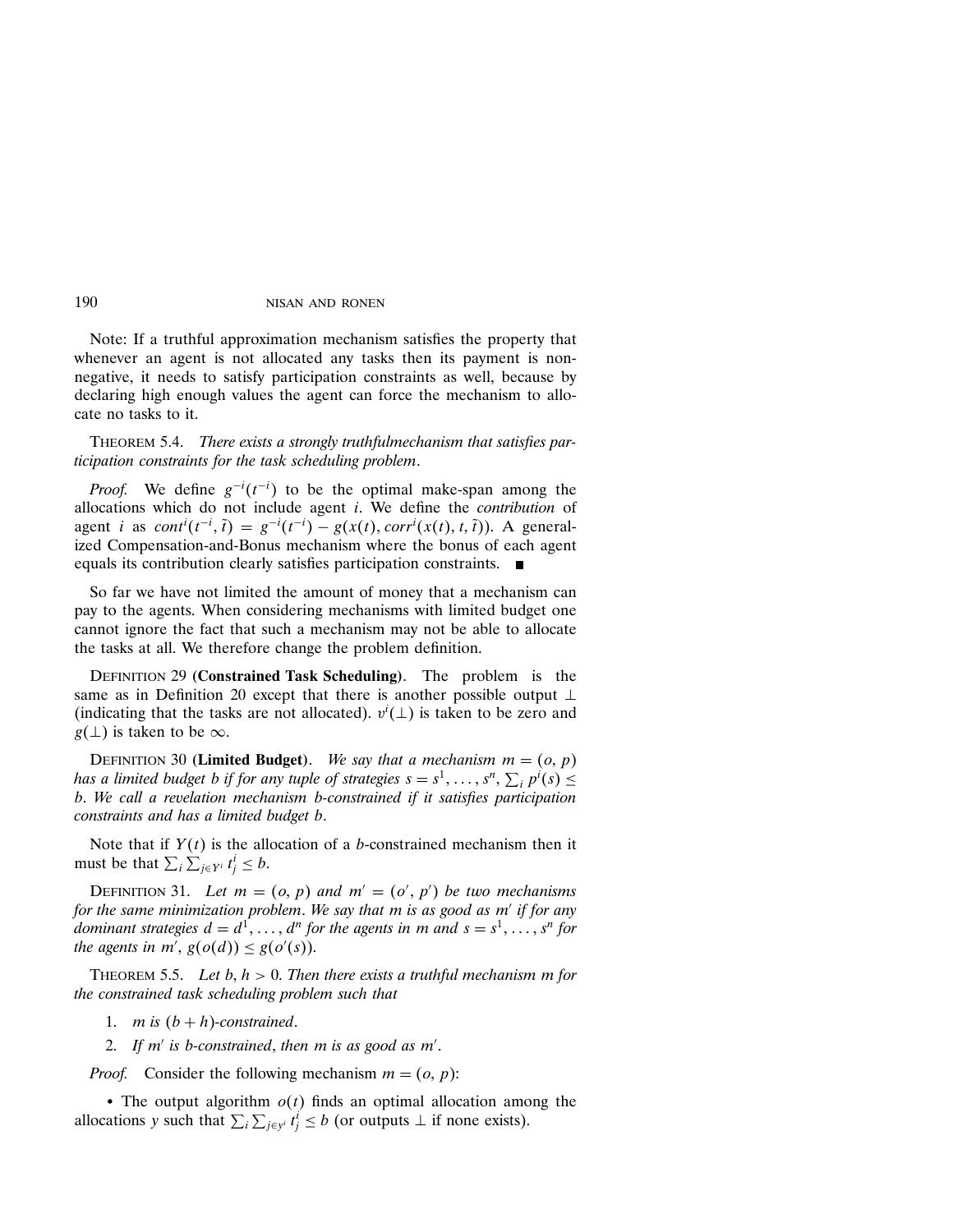• Let  $m()$  be a bounded strictly monotone increasing function such that  $0 \le m() < h/n$ . We define the contribution *cont*<sup>i</sup> of the agent as in 5.4 (except that the algorithm and the objective function are different). We define the bonus  $b^{i}()$  as  $m(cont^{i}())$  and the payment to be given by  $p^{i} = c^{i}( ) + b^{i}( )$  where c() is a compensation function. The payment is defined to be 0 if the output is  $\perp$ .

The total compensation is bounded by  $b$  and the total bonus by  $h$ , therefore the budget is bounded by  $b + h$ . Arguments similar to 5.1 show that the mechanism is truthful and that the only dominant strategies for an agent  $i$ are to reveal the truth (when  $t_j^i \ge b$  the agent may declare on any  $d_j^i \ge b$ ) and to perform its tasks as efficient as it can.

Recalling that any *b*-constrained mechanism  $m'$  needs to choose an allocation z such that  $\sum_i \sum_{j \in z^i} t^i_j \leq b$ , the theorem is proved.

### 5.6. Poly-Time Mechanisms

While the Compensation-and-Bonus mechanisms are optimal, note that they are intractable from a computational point of view due to their use of the exponential-time optimal allocation algorithm. One would be tempted to take a known polynomial-time approximation algorithm for the problem and base a mechanism upon it, obtaining a polynomial-time approximation mechanism. Unfortunately, this is not so simple and we do not know how to do this in general. In this section we first show that replacing the optimal allocation algorithm with a non-optimal approximation in the Compensation-and-Bonus mechanism does not preserve truthfulness. A similar argument can be made for the important case of VGC mechanisms (Section 3.1). We then define a sub-case of the scheduling problem, where the number of agents is fixed and there are known bounds for the execution times  $t_j^i$ . This problem is still NP-hard and the lower bounds presented in sections 4.3.2 and 4.3.3 can be applied to it (with slightly weaker constants depending on the bounds). Nevertheless, for any  $\epsilon > 0$  we are able to present a  $1 + \epsilon$  polynomial approximation mechanism for this variant. Our approximation mechanism is based on a rounding technique developed by Horowitz and Sahni (1976).

DEFINITION 32. Let  $x()$  be an allocation algorithm. The *Compensation*and-Bonus mechanism based on  $x$  is the same as 5.3 except that the optimal algorithm is replaced by  $x()$ .

THEOREM 5.6. Let  $x()$  be a non-optimal approximation algorithm for task scheduling. Let  $m = (x, p)$  be the Compensation-and-Bonus mechanism based on  $x()$ . Then  $m$  is not truthful.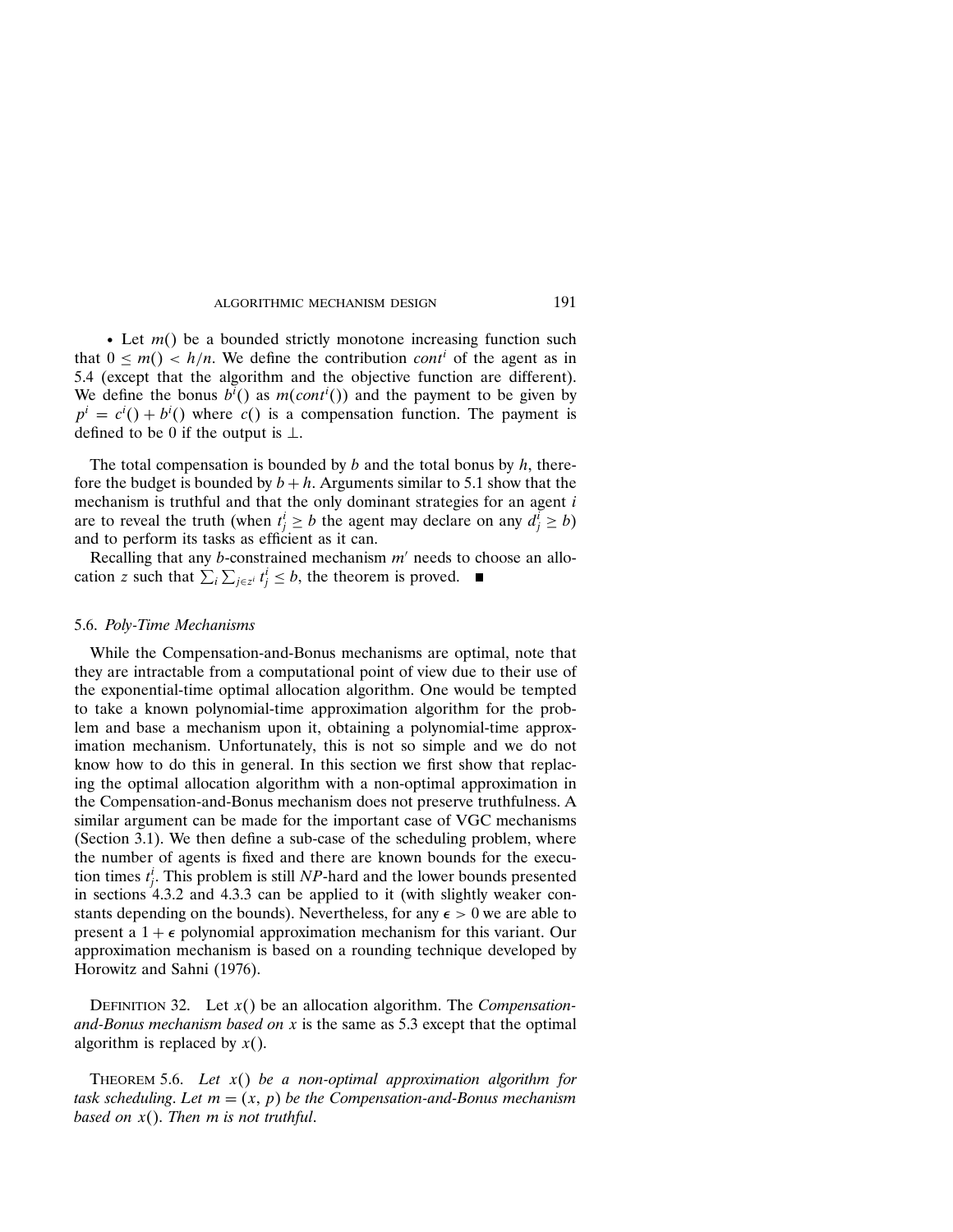Proof. Assume by contradiction that it is truthful. For an allocation y and a type t, let  $g(y, t)$  denote the make-span–max<sub>i</sub> $\sum_{j \in y'} t_j^i$ ; let  $opt(t)$ denote an optimal allocation.

Let t be a type such that  $g(\text{opt}(t), t) < g(x(t), t)$ , and let  $t'^1$  be a type for agent 1 such that

$$
t'_{j} = \begin{cases} t_{j}^{1} & \text{if } j \in opt^{1}(t) \\ \infty & \text{otherwise} \end{cases}
$$

where  $\infty$  stands for an arbitrary high value.

Claim 5.7. Let  $t' = t'^1, t^2, ..., t^n$ . Then  $g(x(t'), t') \ge g(x(t), t)$ .

*Proof.* Otherwise, in the case where agent 1's type is  $t^1$ , it would be more beneficial for it to "pretend" to be  $t<sup>1</sup>$  (note that this cannot be verified!). This contradicts the truthfulness of the mechanism.  $\blacksquare$ 

Corollary 5.8. Let s be a type such that

$$
s_j^i = \begin{cases} t_j^i & \text{if } j \in opt^i(t) \\ \infty & \text{otherwise} \end{cases}
$$

Then  $g(x(s), s) \ge g(x(t), t)$ .

Since  $g(x(s), s) \ge g(x(t), t) > g(\text{opt}(t), t) = g(\text{opt}(s), s)$ , we obtain that  $x(s) \neq opt(s)$ . Thus there exists an agent who is allocated an  $\infty$  job, in contradiction to the approximation ratio of  $x()$ .

DEFINITION 33 (Bounded Scheduling Problem). The problem is the same as in Definition 20, except that the number of agents n is fixed to a constant and there exist fixed  $b > a > 0$  such that for all i, j  $a \leq t_j^i \leq b$ .

The rounding algorithm presented in Horowitz and Sahni (1976) provides a  $(1 + \epsilon)$ -approximation for bounded scheduling and runs in polynomial time. It basically works as follows: The entries  $t_j^i$  are first rounded up to integer multiples of  $\delta$  (a parameter chosen as a function of a and  $\epsilon$ ). It then exactly solves this rounded problem using dynamic programming (in polynomial time). The solution of the rounded problem is shown to be a  $1 + \epsilon$  approximation of the original one.

We will attach to this algorithm a carefully chosen payment function to obtain our mechanism. The idea is to use the exact times for the compensation function, and the rounded ones for the bonus function.

*Notation*. For a vector t, let  $\hat{t}$  denote the vector where all entries are rounded up to an integer multiple of  $\delta$ . Denote also  $\hat{g}(x, \tilde{t}) = g(x, \tilde{t})$ , where g is the make-span objective function.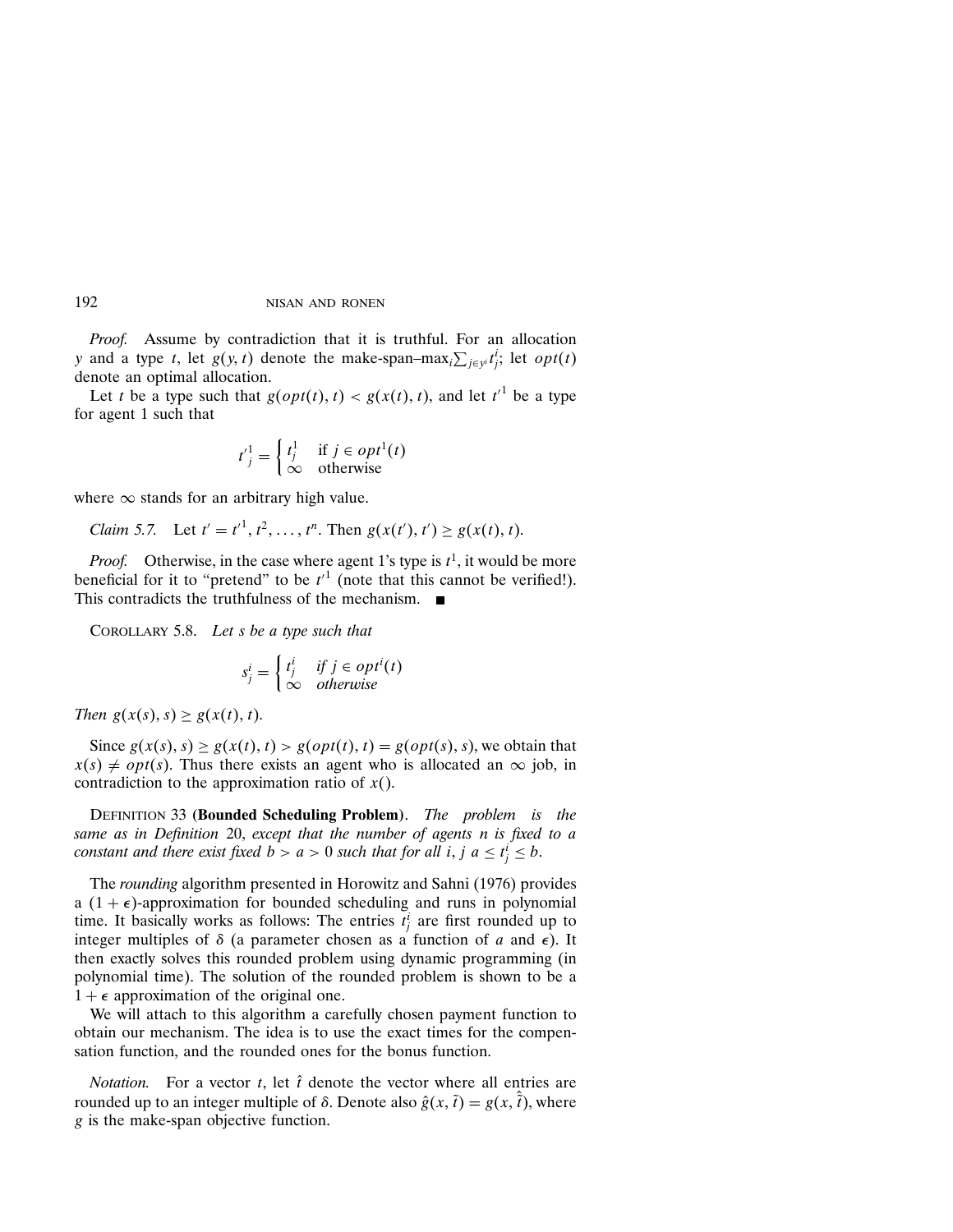DEFINITION 34 (Rounding Mechanism). The rounding mechanism is defined as follows:

• The allocation algorithm is the rounding algorithm of Horowitz and Sahni (1976) sketched above.

• The payment function is given by:  $p^{i}(t, \tilde{t}) = c^{i}(t, \tilde{t}) + b^{i}(t, \tilde{t})$ , where

$$
c^{i}(t,\tilde{t}) = \sum_{j \in x^{i}(t)} \tilde{t}_{j}
$$

$$
b^{i}(t,\tilde{t}) = -\hat{g}(x(\hat{t}), \widehat{corr}^{i}(x(t), t, \tilde{t}))
$$

The rounding mechanism compensates the agents according to their actual work, but computes the bonus according to the rounded declarations and execution times.

THEOREM 5.9. For every fixed  $\epsilon > 0$  the rounding mechanism is a polynomial time mechanism with verification that truthfully implements a  $1+\epsilon$ approximation for the bounded task scheduling problem.

Proof (Sketch). When the types and the actual computation times are rounded,  $\hat{g}$  is exactly the make-span, and the rounding algorithm is optimal. Arguments similar to those in 5.1, therefore, show that the only dominant strategies for agent i are to declare on a type  $t^{i}$  such that  $t^{i}$  and  $t^{i}$  have the same rounded value, and to execute its tasks such that after rounding,  $\widehat{corr}^i(x(t), t, \tilde{t})$  equals  $\widehat{corr}^*(x(t), t)$ . Clearly, when all agents follow such strategies, the result is a  $1 + \epsilon$  approximation. In particular, truth-telling is among the dominant strategies.

### 6. CONCLUSIONS AND FURTHER RESEARCH

In this paper we suggested a framework for studying optimization problems that involve selfish participants. We studied a representative task scheduling problem under two main models: a basic mechanism design based model and a model that allows more information to be incorporated into the mechanism. Under the assumptions of the basic model we showed that the problem cannot be approximated within a factor of  $2 - \epsilon$ . Then, under the second model assumptions, we introduced several novel mechanisms including optimal, constrained optimal, and polynomial-time approximation mechanisms. We have also shown that worst case behavior can be improved using randomness without weakening the "game-theoretic" requirements of the mechanism.

We believe that our work is only a first step toward understanding the notion of algorithmic cooperation among selfish agents. There are clearly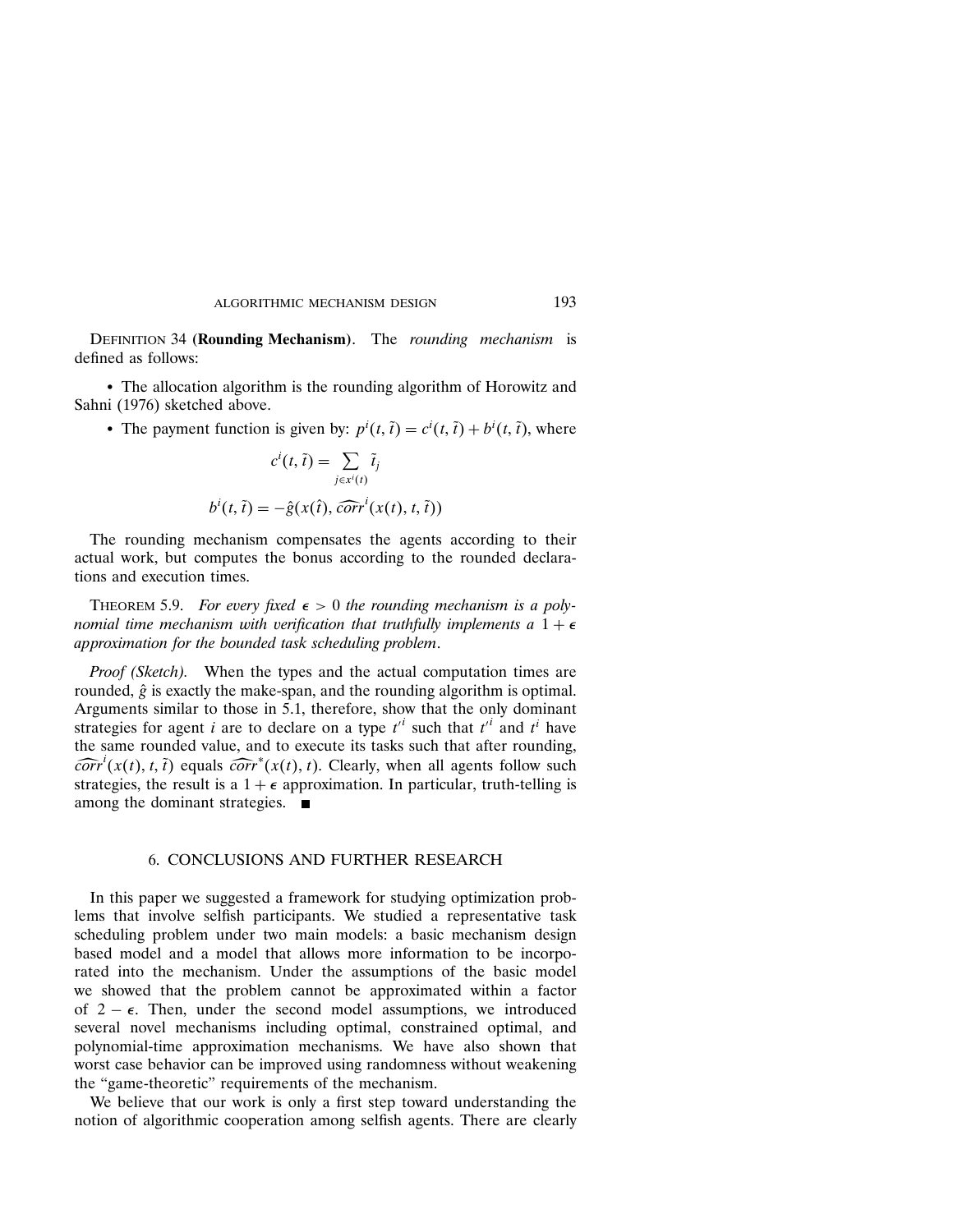many open problems and research directions, and we are far from a situation where we could design, analyze, and implement protocols and algorithms that directly take into account the participants' differing goals.

We divide the basic issues for further research into three main categories: questions directly coming out of our work, game-theoretic extensions to our model, and distributed computation issues.

Several questions directly stem from our work. For example, there are large gaps between the upper and lower bounds for both task scheduling without verification and for poly-time task scheduling with verification.

Many game-theoretic extensions to our model are possible. For example one may consider different settings (e.g., repeated games), different solution concepts (e.g., Bayesian-Nash), and different assumptions (e.g., partial verification).

Finally, in this work we have treated the mechanism as a black box, and have not considered how its function is actually carried out in a distributed manner. A whole set of open problems comes from trying to "open up" this black box, and analyze the steps taken in implementing the mechanism from a distributed point of view. For example, when communication costs are considered, even the revelation principle breaks up; non-complete network topology may be exploited by the agents to extract information about others and to cooperate; cryptography may be introduced and distributed handling of the payments may be considered.

### ACKNOWLEDGMENTS

We thank Dov Monderer, Motty Perry, and Ori Regev for helpful discussions at various stages of this work. We thank Daniel Lehmann, Ofer Neyman, Dana Peer, Inbal Ronen, and Moshe Tennenholtz for comments on earlier drafts of this paper.

#### **REFERENCES**

Clarke, E. H. (1971) "Multipart Pricing of Public Goods," Public Choice 17–33.

- Ephrati, E., and Rosenschein, J. S. (1991). "The Clarke Tax As a Concensus Mechanism among Automated Agents," in Proceedings of the National Conference on Artificial Intelligence, 173–178.
- Ferguson, D. F., Nikolaou, C. and Yemini, Y. (1995). "Economic Models for Allocating Resources in Computer Systems," in Market-Based Control: A Paradigm for Distributed Resource Allocation (S. Clearwater, Ed.) World Scientific.
- Green, J. and Laffont, J. J. (1977). "Characterization of Satisfactory Mechanisms for the Revelation of Preferences for Public Goods," Econometrica 427–438.
- Groves, T. (1973). "Incentives in Teams," Econometrica 617–631.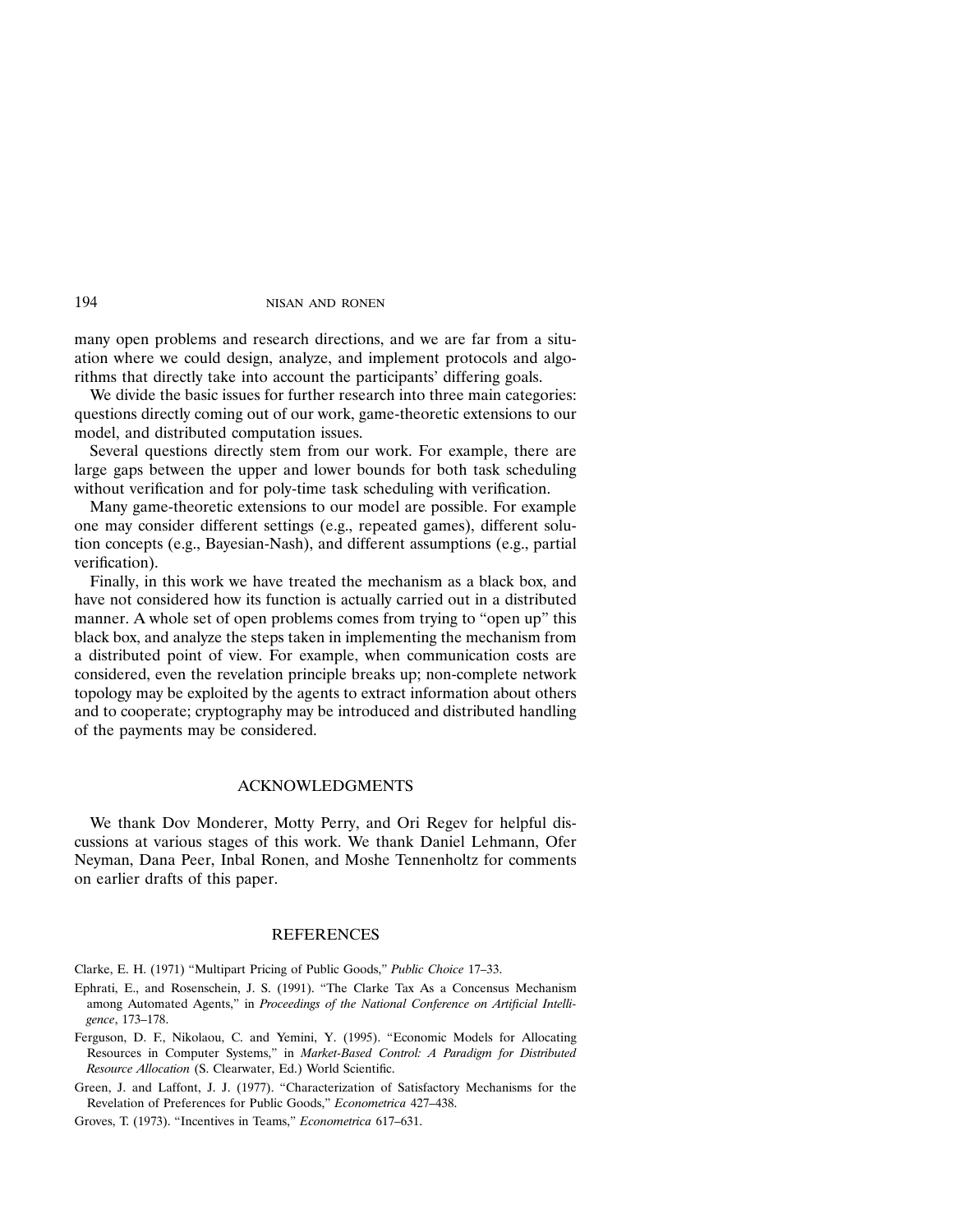- Harstad, R. M., Rothkopf, M. H., and Pekec, A. (1995). "Computationally Manageable Combinatorial Auctions," Technical Report 95-09, DIMACS, Rutgers University.
- Hochbaum, D. S. (1997). Approximation Algorithms for NP-Hard Problems. PWS Publishing Company.
- Horowitz, E., and Sahni, S. (1976). "Exact and Approximate Algorithms for Scheduling Nonidentical Processors," J. Assoc. Comput. Machinery, 317–327.
- Huberman, B. A., and Hogg, T. (1995). "Distributed Computation As an Economic System," J. Econom. Perspect. 141–152.
- Korilis, Y. A., Lazar, A. A., and Orda, A. (September 1991). "Architecting Noncooperative Networks," IEEE J. Selected Areas Commun. (Special Issue on Advances in the Fundamentals of Networking), 13(7), 1241–1251.
- Lamport, L., Shostak, R. E., and Pease, C (1982). "The Byzantine Generals Problem," ACM Trans. Program. Lang. Syst. 382–401.
- Lazar, A. A., and Semret, N. (1998). "The Progressive Second Price Auction Mechanism for Network Resource Sharing, in 8th International Symposium on Dynamic Games. Maastricht, The Netherlands.
- Lehmann, D. (1999). Private Communication.
- Lenstra, J. K., Shmoys, D. B., and Tardos, E. (1987). "Approximation Algorithms for Scheduling Unrelated Parallel Machines," in 28th Annual Symposium on Foundations of Computer Science, IEEE, 217–224.
- Lineal N. (1994). "Game Theoretic Aspects of Computing," in Handbook of Game Theory, Vol. 2, pp. 1339–1395. Elsevier Science Publishers B.V.
- Mas-Collel, A., Whinston, W., and Green, J. (1995). Microeconomic Theory. Oxford University Press.
- McMillan, J. (1994). "Selling Spectrum Rights," J. Econ. Perspect. 145–162.
- Market design Inc., Web Page: http://www.market-design.com.
- Monderer, D., and Tennenholtz, M. "Distributed Games," Games Econ. Behav., forthcoming.
- Nisan, N. (1999). "Algorithms for Selfish Agents," in Proceedings of the 16th Symposium on Theoretical Aspects of Computer Science, Trier, Germany.
- Nisan, N., and Ronen, A. (1999). "Algorithmic Mechanism Design" (extended abstract), in The Thirty-First Annual ACM Symposium om Theory of Computing (STOC99), pp. 129–140.
- Osborne, M. J., and Rubistein, A. (1994). A Course in Game Theory. MIT Press.
- Papadimitriou, C. H. (1996). "Computational Aspects of Organization Theory," in *Proceedings* of the 1996 European Symposium on Algorithms, Springer LNCS.
- Papadimitriou, C. H. and Yannakakis, M. (1991). "On the Value of Information in Distributed Decision-Making (extended abstract), in Proceedings of the Tenth Annual ACM Symposium on Principles of Distributed Computing, pp. 61-64. Montreal, Quebec.
- Papadimitriou, C. H., and Yannakakis, M. (1993). "Linear Programming without the Matrix" (extended abstract), in Proceedings of the Twenty-Fifth Annual ACM Symposium on the Theory of Computing, pp. 121–129. San Diego, California.
- Roberts, K. (1979). "The Characterization of Implementable Choice Rules," in *Aggregation and* Revelation of Preferences, (J.-J. Laffont, Ed.), pp. 321–349. North-Holland. Papers presented at the first European Summer Workshop of the Econometric Society.
- Rosenschein, J. S., and Zlotkin, G. (1994). Rules of Encounter: Designing Conventions for Automated Negotiation among Computers, MIT Pres.